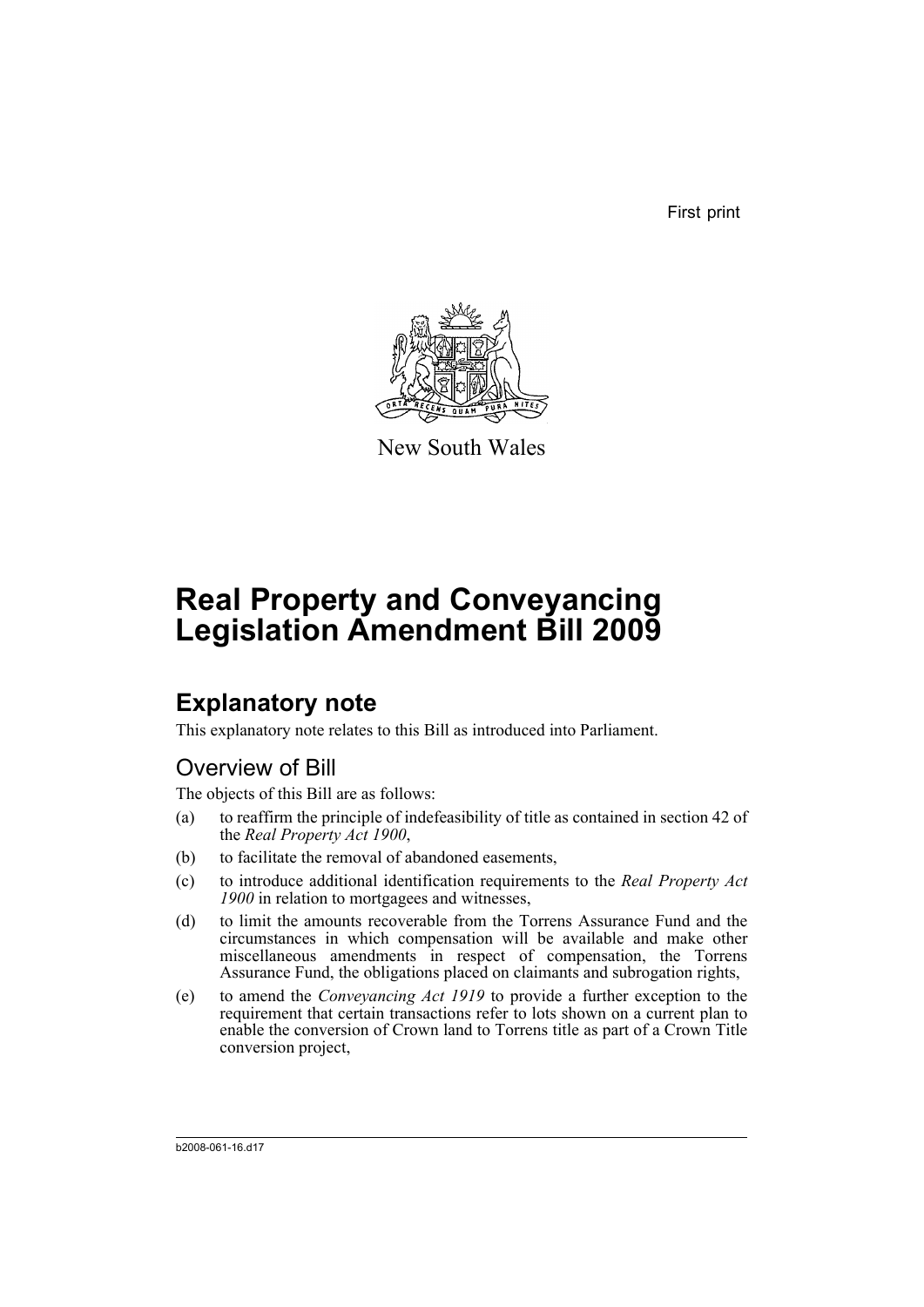Explanatory note

- (f) to require a mortgagee or chargee, in exercising a power of sale in respect of mortgaged or charged land, to take reasonable care to ensure that the land is sold for not less than its market value,
- (g) to make provision in relation to other miscellaneous matters.

## Outline of provisions

**Clause 1** sets out the name (also called the short title) of the proposed Act.

**Clause 2** provides for the commencement of the proposed Act on the date of assent with the exception of specified provisions that commence on a day or days to be appointed by proclamation.

## **Schedule 1 Amendment of Real Property Act 1900 No 25**

### **Amendments relating to indefeasibility of title**

**Schedule 1 [2]** reaffirms the principle of indefeasibility of title by providing that section 42 (Estate of registered proprietor paramount) prevails over any inconsistent provision of any other Act or law unless the inconsistent provision expressly provides that it is to have effect despite anything contained in section 42. (**Schedule 3** contains consequential amendments to ensure that certain provisions (including provisions that create charges on land and other interests) have effect despite section 42 of the *Real Property Act 1900*).

### **Amendments relating to compensation and the Torrens Assurance Fund**

**Schedule 1 [8]** provides that proceedings for compensation for loss or damage arising in specified circumstances and suffered as a result of the operation of the *Real Property Act 1900* are to be commenced in the Supreme Court (rather than any court of competent jurisdiction). **Schedule 1 [9]** makes it clear that such proceedings may only be taken against the person whose acts or omissions have given rise to the loss or damage claimed in the proceedings or the Registrar-General as nominal defendant. **Schedule 1 [10]** provides that such proceedings based on the abandonment of an easement do not lie against the Registrar-General where the person alleging loss from that abandonment (or any previous registered proprietor of the land benefited by that easement) was aware that the Registrar-General intended to cancel a recording in the Register relating to the easement and had omitted to lodge a caveat forbidding the grant of the application or had allowed such a caveat to lapse.

**Schedule 1 [12]** provides that compensation is not payable from the Torrens Assurance Fund in respect of loss or damage that is a consequence of any fraudulent, wilful or negligent act or omission by any information broker. **Schedule 1 [15]** inserts a definition of *information broker* (being a person who has entered into an agreement with the Registrar-General to make information in the Register available).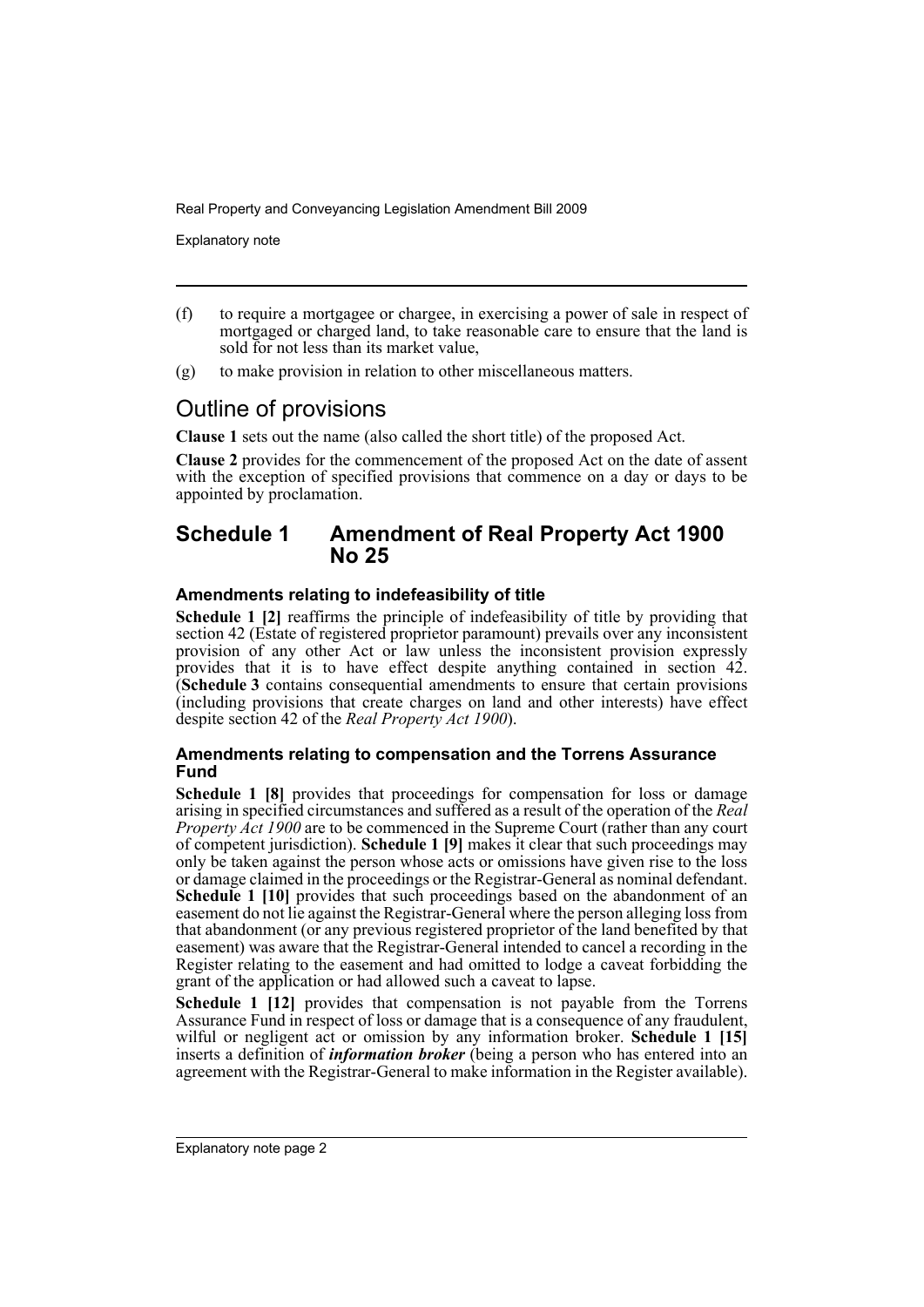Explanatory note

**Schedule 1 [14]** provides that compensation is not payable from the Torrens Assurance Fund:

- (a) where the loss or damage arises from the person's failure, as mortgagee or transferee of a mortgage, to comply with proposed section 56C or from the cancellation of a recording with respect to a mortgage in accordance with proposed section 56C (6), or
- (b) where the loss or damage arises from the recording of a Registrar-General's caveat or the removal of such a caveat by the Registrar-General, or
- (c) where the loss or damage arises from the execution of an instrument by an attorney (under a power of attorney) acting contrary to, or outside of, the authority conferred on him or her by the power of attorney, or
- (d) where the loss or damage is the result of an easement not being recorded in the Register (except where the easement is not recorded in the Register due to an error of the Registrar-General), or
- (e) where the loss or damage arises from the improper exercise of a power of sale, or
- (f) where the loss or damage arises from the operation of section 129 of the *Corporations Act 2001* of the Commonwealth.

In relation to paragraph (d), **Schedule 1 [15]** makes it clear that an error of the Registrar-General does not extend to a failure to make searches or inquiries as to the existence of any easement in relation to the creation of a qualified folio of the Register.

**Schedule 1 [15]** also makes it clear that compensation payable from the Torrens Assurance Fund does not extend to compensation for personal injury.

**Schedule 1 [16]** introduces a limit on the amount of compensation payable from the Torrens Assurance Fund. Proposed section 129A provides that the total compensation payable as a result of a person being deprived of land, or any estate or interest in land, is limited to the market value of the land plus any legal, valuation or other professional costs. Proposed section 129B further limits the amount of compensation (in particular, the interest and costs components of a claim) recoverable in respect of a mortgage obtained by fraud.

**Schedule 1 [17]** makes it clear that the Registrar-General may require information verified by statutory declaration from the claimant in assessing a claim for compensation.

**Schedule 1 [18]** provides that the information that the Registrar-General may require to enable the assessment of the validity of a claim, the assessment of compensable loss and to make an informed offer of compensation, includes details of any potential claims that the claimant may have against other parties to which the Registrar-General may be subrogated and details of any proceedings relating to the circumstances which gave rise to the claim.

**Schedule 1 [19]** provides that the Registrar-General may refuse a claim for compensation on the ground that a claimant has failed to comply with a request to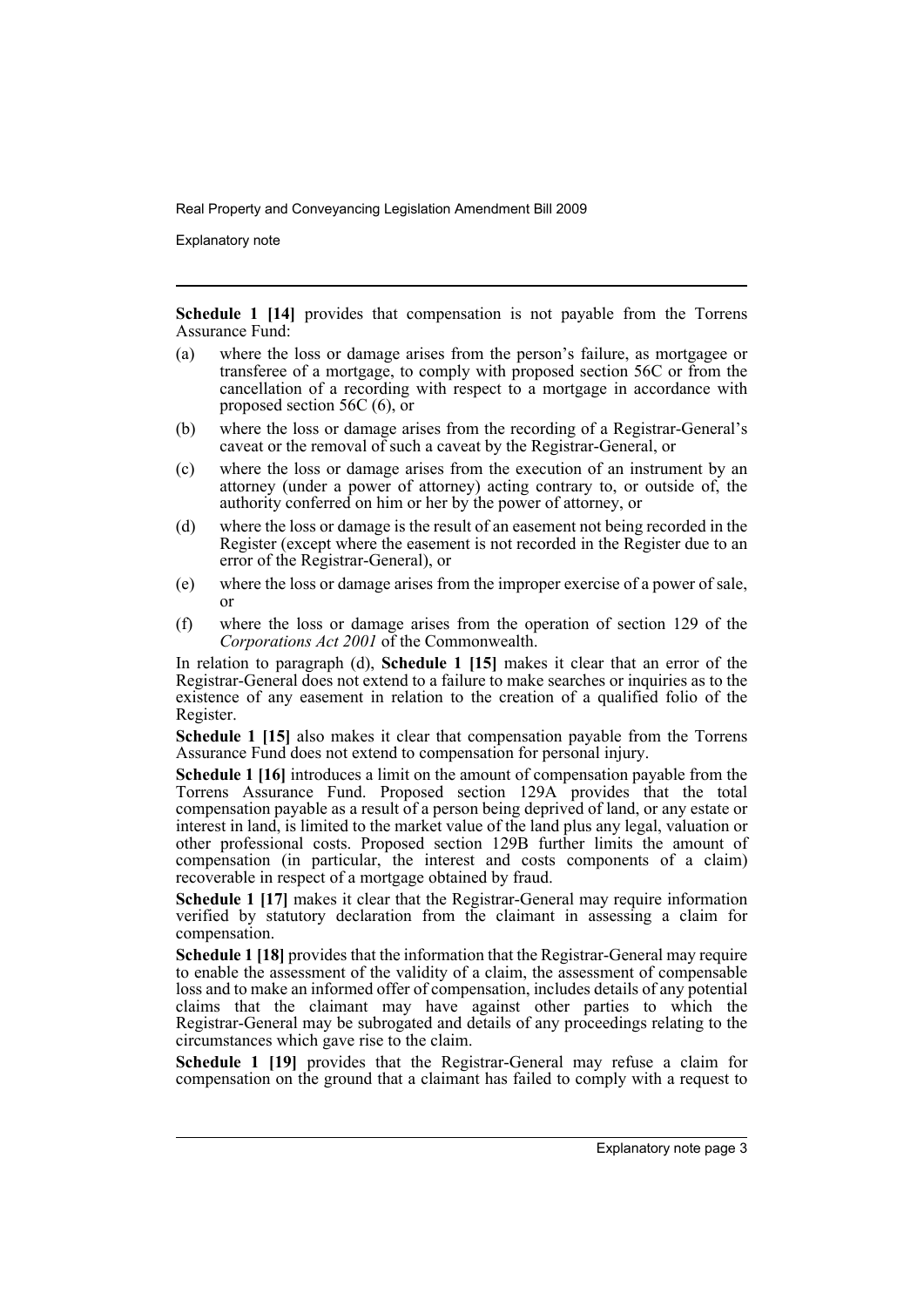Explanatory note

provide information or take specified action if the request was made by notice in writing and at least 2 months have elapsed since the notice was given to the claimant. **Schedule 1 [24]** provides that, unless the court otherwise orders, specified costs and interest penalties will be imposed on a claimant if court proceedings are commenced by the claimant following such refusal.

**Schedule 1 [21]** makes it clear that court proceedings for the recovery of compensation from the Torrens Assurance Fund may only be commenced if administrative proceedings have been commenced and determined or by leave of the court or with the consent of the Registrar-General. If court proceedings are commenced following the determination of administrative proceedings, the court proceedings must be commenced within 3 months of the date of the determination (rather than the current time period of 12 months). **Schedule 1 [22]** makes a consequential amendment.

**Schedule 1 [24]** requires a claimant to co-operate fully with the Registrar-General where court proceedings are commenced by the claimant with the leave of the court or the consent of the Registrar-General under section 132 (2). If a claimant fails to comply with this requirement, specified costs and interest penalties will be imposed on the claimant unless the court orders otherwise.

Section 133 currently provides that a professional indemnity insurer cannot be subrogated to any other person in respect of that other person's right to claim compensation from the Torrens Assurance Fund in relation to compensable loss. **Schedule 1 [25]** extends this provision to apply in respect of all insurers. **Schedule 1 [11]** inserts a definition of *insurer*.

**Schedule 1 [26]** removes the current restrictions on the Registrar-General's entitlement to be subrogated to the claimant in respect of the claimant's rights and remedies in relation to a compensable loss if administrative proceedings or court proceedings are commenced in relation to that loss.

**Schedule 1 [28]** provides for the repayment of certain amounts to the Torrens Assurance Fund where a person has received compensation from the Fund in relation to a compensable loss and then receives a further payment on account of that compensable loss from another source.

### **Amendments relating to identity requirements**

**Schedule 1 [4]** inserts proposed section 56C into the *Real Property Act 1900*. Proposed section 56C requires mortgagees to take reasonable steps to confirm the identity of the mortgagor before presenting a mortgage for lodgment.

The mortgagee must keep a written record of the steps taken to comply with this requirement and a copy of any associated documents. The Registrar-General may require the mortgagee to answer questions and produce documents in determining whether or not the mortgagee has complied with this section.

If the mortgagee fails to comply with the requirement to confirm the identity of the mortgagor and the execution of the mortgage involved fraud against the registered proprietor of the mortgaged land, the Registrar-General may cancel any recording in the Register with respect to the mortgage. This power to cancel a recording extends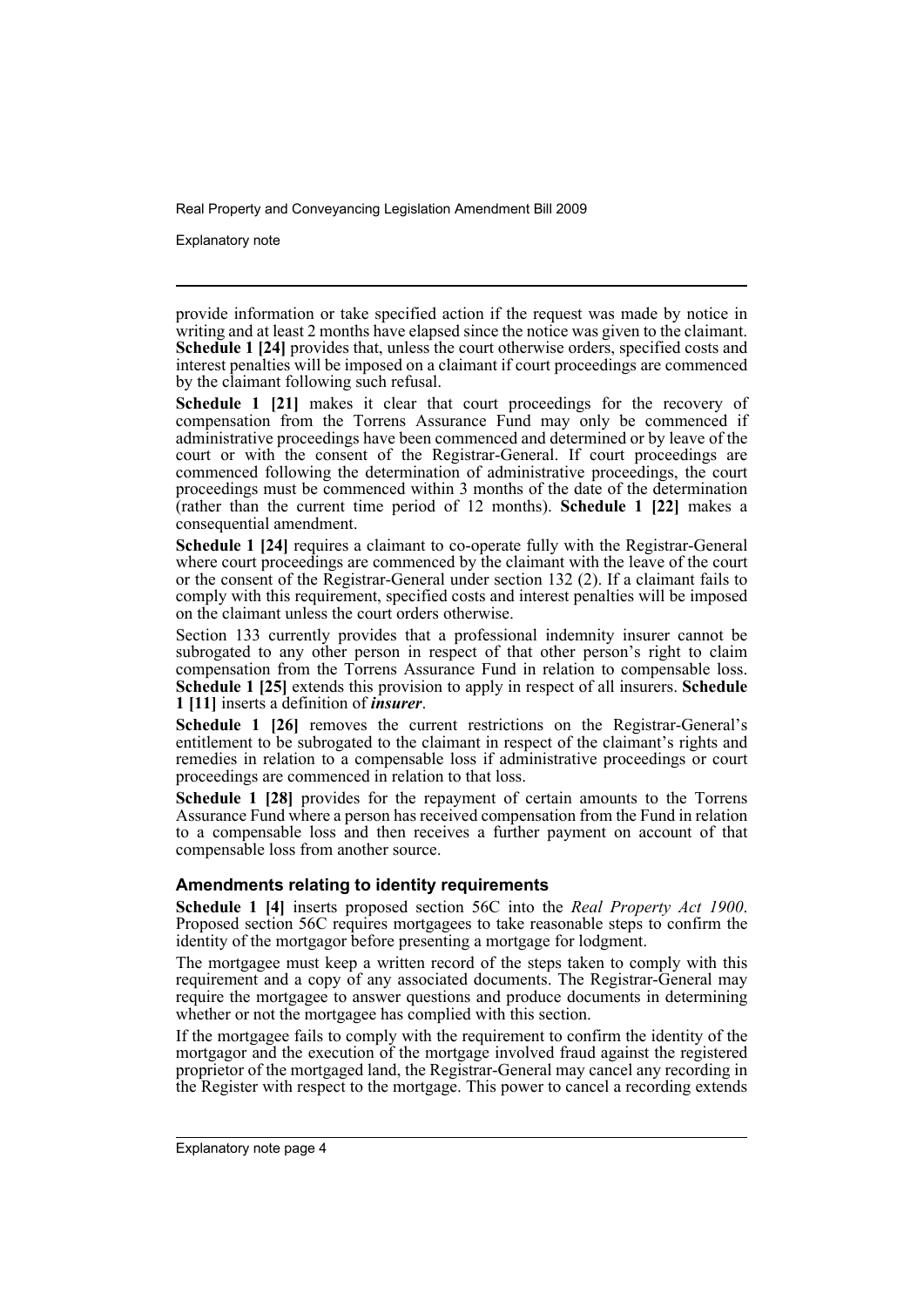Explanatory note

to circumstances where the requirement to take reasonable steps to confirm the identity of the mortgagor may have been complied with but the mortgagee had actual or constructive notice that the mortgagor was not the same person as the person who was, or was about to become, the registered proprietor of the land that is security for the payment of the debt to which the mortgage relates.

The proposed section also applies to the transferee of a mortgage in the same way that it applies to a mortgagee.

**Schedule 1 [6] and [7]** amend the provision that requires a certificate of correctness to be provided with an application, dealing or caveat so that the witness to the execution of such a document must be at least 18 years of age and must have known the person to whose execution of the document the witness is attesting for more than 12 months (or, alternatively, have taken reasonable steps to ensure the identity of that person). At present, the provision only requires the witness to be personally acquainted with, or satisfied as to the identity of, the person executing the document. Schedule 1 [6] and [7] also provide that the witness must not be a party to the application, dealing or caveat.

### **Miscellaneous amendments**

**Schedule 1 [1]** makes provision for the Registrar-General to provide information and guidance with respect to certain matters (to be known as the Registrar-General's Directions).

**Schedule 1 [3]** provides for the Registrar-General to serve a notice of intention to cancel a recording relating to an easement on any person the Registrar-General considers appropriate in circumstances where the instrument creating the easement does not allow the identification of the land benefited by the easement. Currently, such a notice is required to be served on a person having a registered estate or interest in land benefited by the easement in all circumstances. This amendment will allow the cancellation of easements created before the enactment of the *Conveyancing Act 1919* that do not properly identify the land benefited by the easement. Schedule 1 [3] also provides for service of such a notice by advertisement if the Registrar-General considers it appropriate and the easement is unlikely to be of real benefit to the land benefited by the easement.

**Schedule 1 [5]** makes provision with respect to the execution of instruments in accordance with sections 127–129 of the *Corporations Act 2001* of the Commonwealth.

**Schedule 1 [29]** empowers the Registrar-General, in relation to the settlement of a claim in accordance with section 135, to rectify the Register (including by registering a person as the proprietor of land) where a person has been deprived of land, or an estate or interest in land, as a result of fraud and the current registered proprietor acquired the estate or interest in land through fraud.

**Schedule 1 [13], [20], [23] and [27]** make statute law revision amendments.

**Schedule 1 [30]** enables regulations of a savings and transitional nature to be made as a consequence of the enactment of the proposed Act.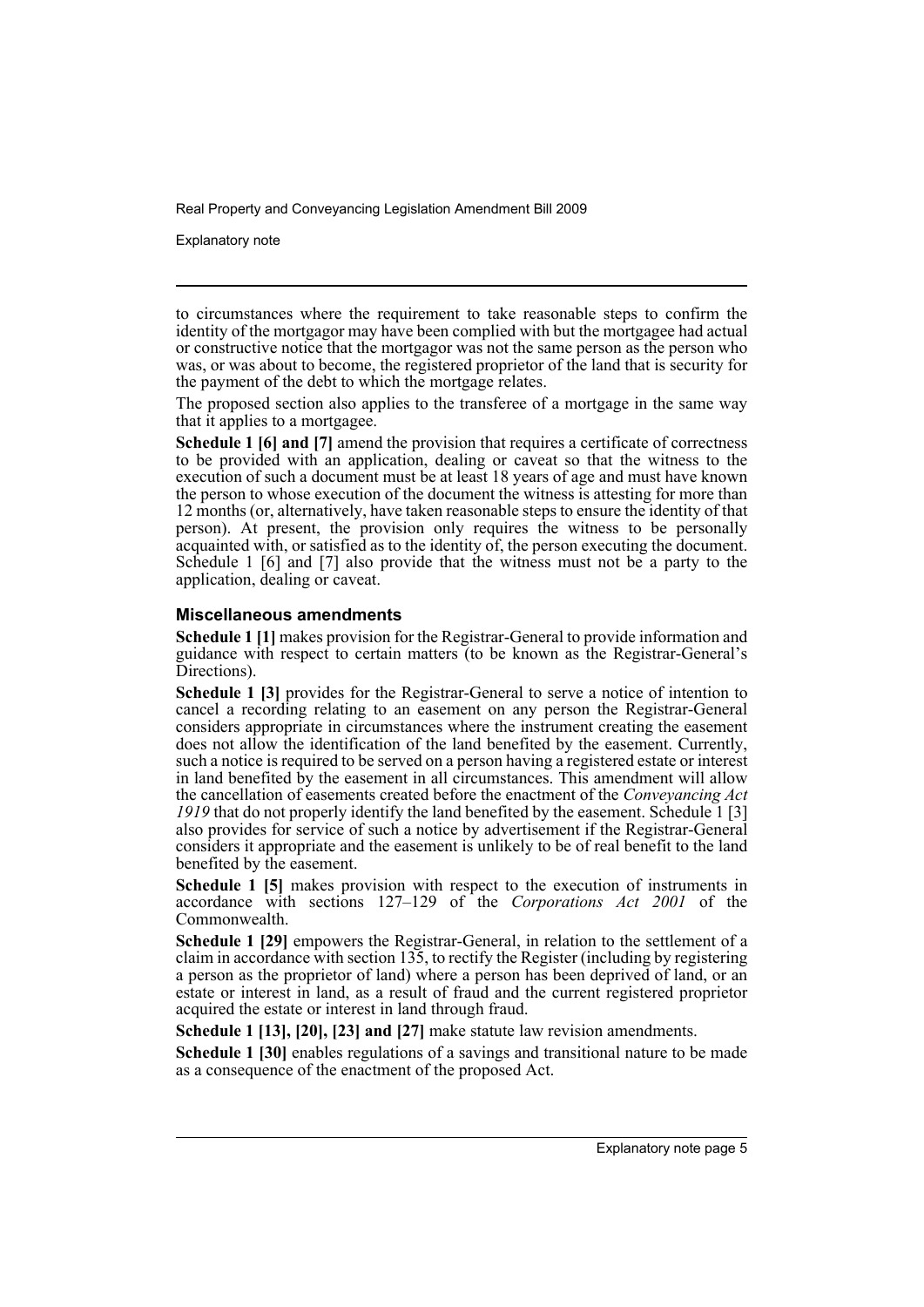Explanatory note

**Schedule 1 [31]** inserts provisions of a savings and transitional nature.

## **Schedule 2 Amendment of Conveyancing Act 1919 No 6**

Section 23F of the *Conveyancing Act 1919* allows the Registrar-General to refuse to register the conveyance or transfer of part of an existing lot (and certain other transactions relating to existing lots) unless the land to which the transaction relates is shown on a current plan and the boundaries of each part into which the land is divided as a result of the transaction follow the boundaries of an existing lot. Section 23G sets out a number of exceptions to section 23F. **Schedule 2 [1]** makes provision for a further exception in relation to a transaction, initiated by the Crown, that redefines a boundary of Crown land that was brought under the provisions of the *Real Property Act 1900* on the application of the Registrar-General under section 13D of that Act. This amendment will enable the conversion of Crown land to Torrens title as part of a Crown Title conversion project.

**Schedule 2 [2]** provides that an easement may be treated as abandoned (for the purposes of allowing the Court to modify or extinguish the easement under section 89 on the application of any person interested in the relevant land) if the Court is satisfied that the easement has not been used for at least 20 years before the application under section 89 is made. **Schedule 2 [3]** makes it clear that an order under section 89 is binding on persons who are benefited or burdened by the easement, profit à prendre, restriction or obligation.

**Schedule 2 [4]** requires a mortgagee or chargee of land to take reasonable care in exercising a power of sale in respect of mortgaged or charged land. In particular, the mortgagee or chargee must ensure that the land is sold for not less than its market value (or the best price that may reasonably be obtained if the land does not have an ascertainable market value).

**Schedule 2 [5]** enables regulations of a savings and transitional nature to be made as a consequence of the enactment of the proposed Act.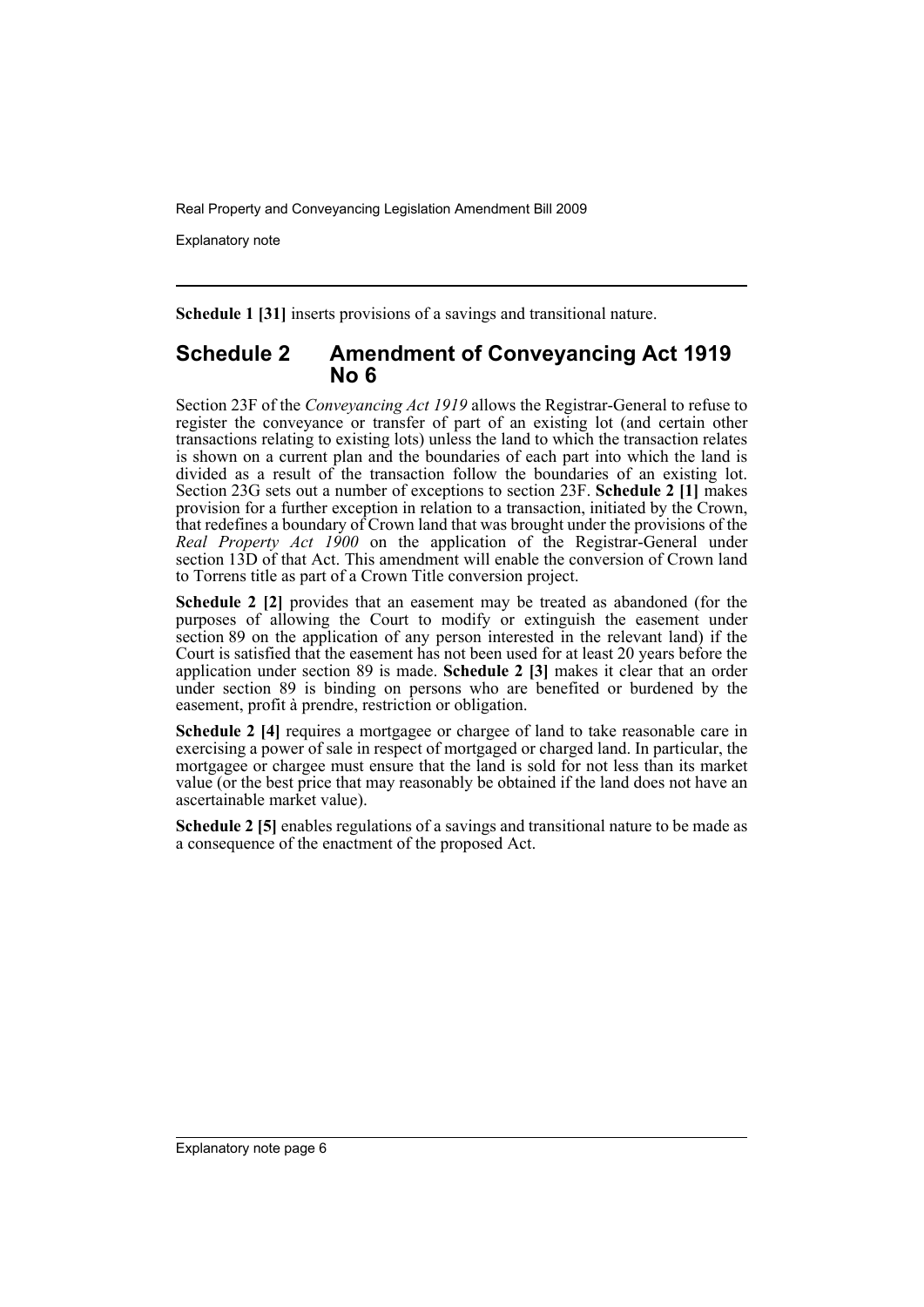First print



New South Wales

# **Real Property and Conveyancing Legislation Amendment Bill 2009**

# **Contents**

|    |                                                      | Page |
|----|------------------------------------------------------|------|
| 1. | Name of Act                                          |      |
| 2  | Commencement                                         |      |
|    | Schedule 1 Amendment of Real Property Act 1900 No 25 |      |
|    | Schedule 2 Amendment of Conveyancing Act 1919 No 6   | 16   |
|    | Schedule 3 Amendment of other Acts                   | 18   |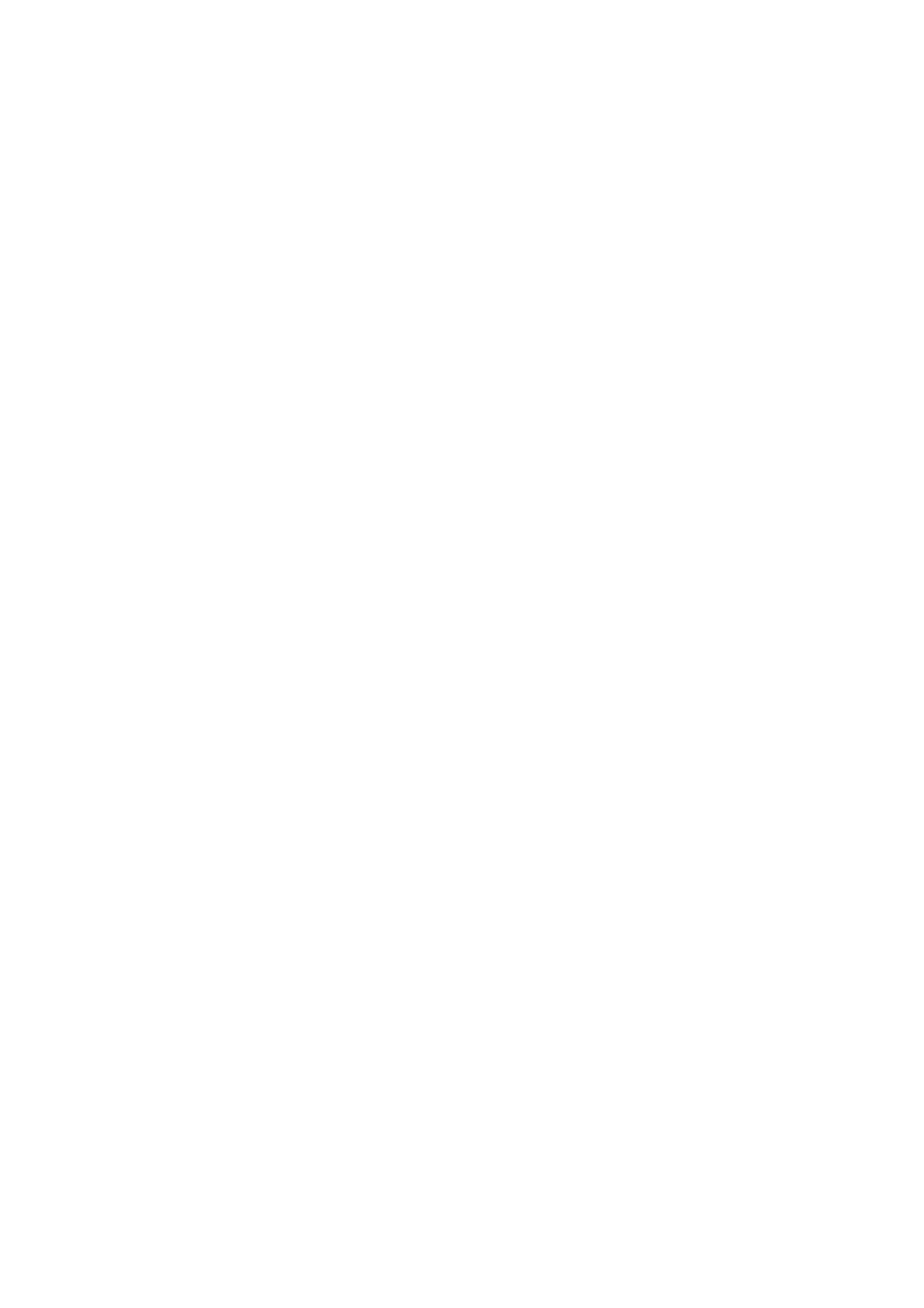

New South Wales

# **Real Property and Conveyancing Legislation Amendment Bill 2009**

No , 2009

## **A Bill for**

An Act to amend the *Real Property Act 1900* and other legislation to make further provision with respect to indefeasibility of title, compensation, identification requirements and duties of mortgagees; and for other purposes.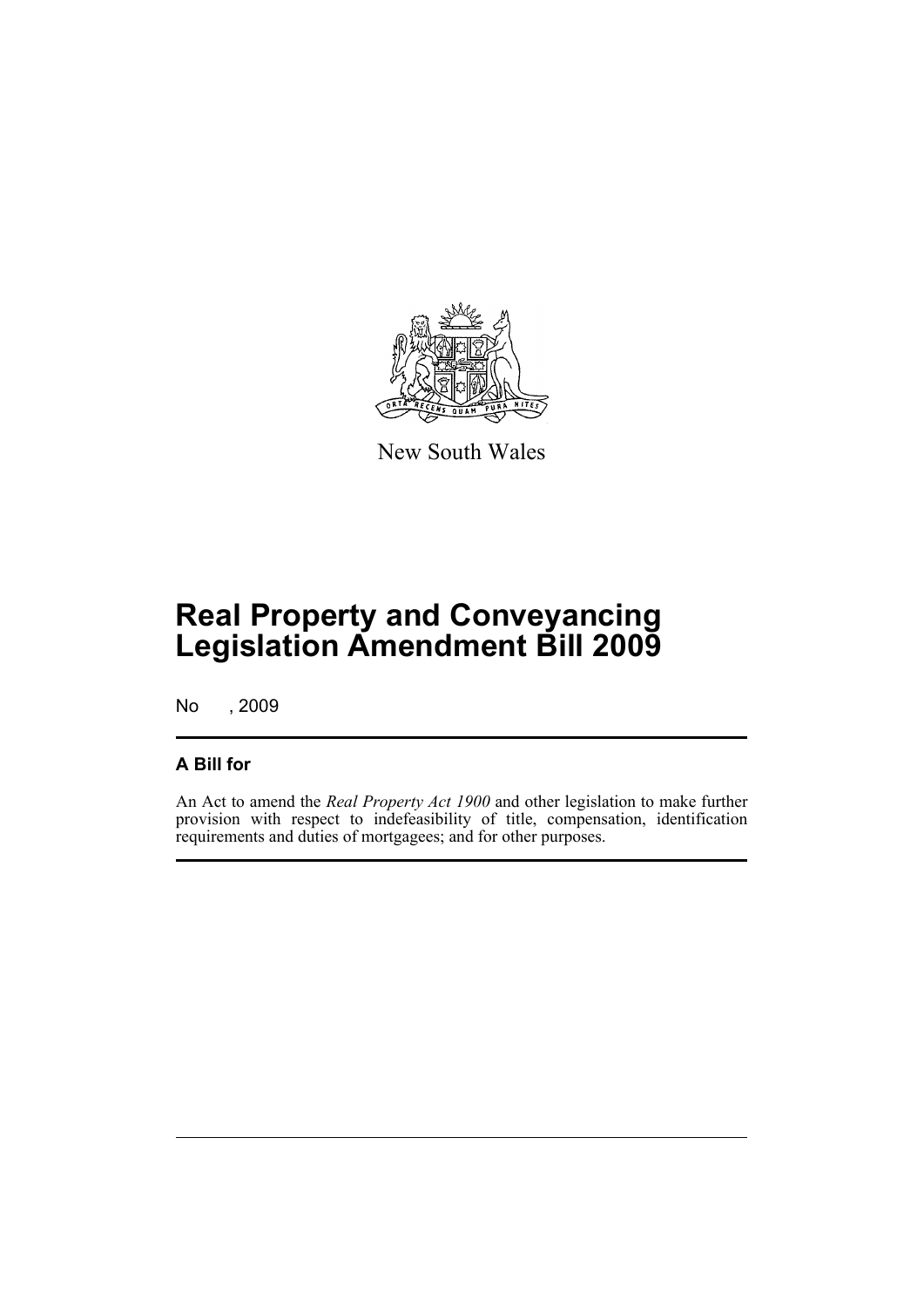<span id="page-9-1"></span><span id="page-9-0"></span>

|   |     | The Legislature of New South Wales enacts:                                                     |        |
|---|-----|------------------------------------------------------------------------------------------------|--------|
| 1 |     | Name of Act                                                                                    | 2      |
|   |     | This Act is the Real Property and Conveyancing Legislation<br>Amendment Act 2009.              | 3<br>4 |
| 2 |     | <b>Commencement</b>                                                                            | 5      |
|   | (1) | This Act commences on the date of assent to this Act, except as<br>provided by subsection (2). | 6<br>7 |
|   | (2) | The following provisions commence on a day or days to be appointed<br>by proclamation:         | 8<br>9 |
|   |     | Schedule 1 [4], [6] and [7],<br>(a)                                                            | 10     |
|   |     | Schedule $2 \lfloor 4 \rfloor$ .<br>(b)                                                        | 11     |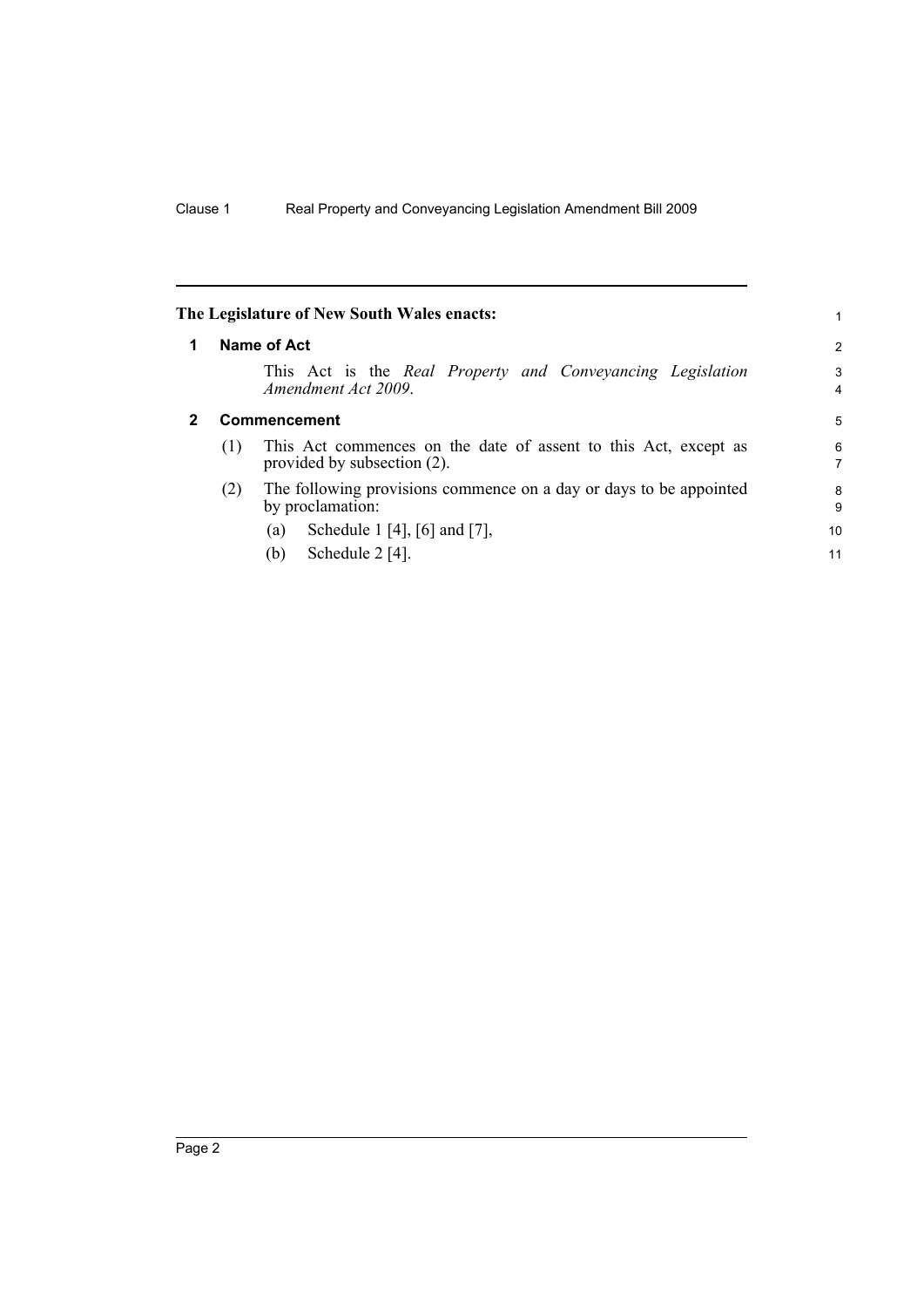Amendment of Real Property Act 1900 No 25 Schedule 1

<span id="page-10-0"></span>

| <b>Schedule 1</b> |     |                    | <b>Amendment of Real Property Act 1900</b><br><b>No 25</b>                                                                                                                                                                                                                                                                                                                                                                | 1<br>$\overline{2}$                          |
|-------------------|-----|--------------------|---------------------------------------------------------------------------------------------------------------------------------------------------------------------------------------------------------------------------------------------------------------------------------------------------------------------------------------------------------------------------------------------------------------------------|----------------------------------------------|
| [1]               |     | <b>Section 12D</b> |                                                                                                                                                                                                                                                                                                                                                                                                                           | 3                                            |
|                   |     |                    | Insert after section 12C:                                                                                                                                                                                                                                                                                                                                                                                                 | 4                                            |
|                   | 12D |                    | <b>Registrar-General's Directions</b>                                                                                                                                                                                                                                                                                                                                                                                     | 5                                            |
|                   |     | (1)                | For the purposes of this Act, the Registrar-General may provide<br>information and guidance with respect to the following (to be<br>known as the Registrar-General's Directions):                                                                                                                                                                                                                                         | 6<br>$\overline{7}$<br>8                     |
|                   |     |                    | the completion of approved forms,<br>(a)                                                                                                                                                                                                                                                                                                                                                                                  | 9                                            |
|                   |     |                    | (b)<br>the preparation and lodgment of documents and plans for<br>registration or recording,                                                                                                                                                                                                                                                                                                                              | 10<br>11                                     |
|                   |     |                    | any other matters that the Registrar-General considers<br>(c)<br>appropriate.                                                                                                                                                                                                                                                                                                                                             | 12<br>13                                     |
|                   |     | (2)                | The Registrar-General's Directions are to be published on the<br>internet or made available through any other means determined<br>by the Registrar-General.                                                                                                                                                                                                                                                               | 14<br>15<br>16                               |
| [2]               |     |                    | Section 42 Estate of registered proprietor paramount                                                                                                                                                                                                                                                                                                                                                                      | 17                                           |
|                   |     |                    | Insert after section $42(2)$ :                                                                                                                                                                                                                                                                                                                                                                                            | 18                                           |
|                   |     | (3)                | This section prevails over any inconsistent provision of any other<br>Act or law unless the inconsistent provision expressly provides<br>that it is to have effect despite anything contained in this section.                                                                                                                                                                                                            | 19<br>20<br>21                               |
| $[3]$             |     |                    | Section 49 Cancellation of recordings of easements after abandonment,<br>consolidation of tenements or release                                                                                                                                                                                                                                                                                                            | 22<br>23                                     |
|                   |     |                    | Omit section 49 (4). Insert instead:                                                                                                                                                                                                                                                                                                                                                                                      | 24                                           |
|                   |     | (4)                | Before cancelling any such recording, the Registrar-General<br>must:                                                                                                                                                                                                                                                                                                                                                      | 25<br>26                                     |
|                   |     |                    | serve a notice of intention to cancel the recording,<br>(a)<br>personally or by post, on:                                                                                                                                                                                                                                                                                                                                 | 27<br>28                                     |
|                   |     |                    | where the instrument creating the easement does not<br>(i)<br>allow the identification of the land benefited by the<br>easement—any person that the Registrar-General<br>considers should receive such a notice taking into<br>consideration the nature and location of the<br>easement, the circumstances surrounding<br>the<br>creation of the<br>easement and the physical<br>characteristics of any relevant land, or | 29<br>30<br>31<br>32<br>33<br>34<br>35<br>36 |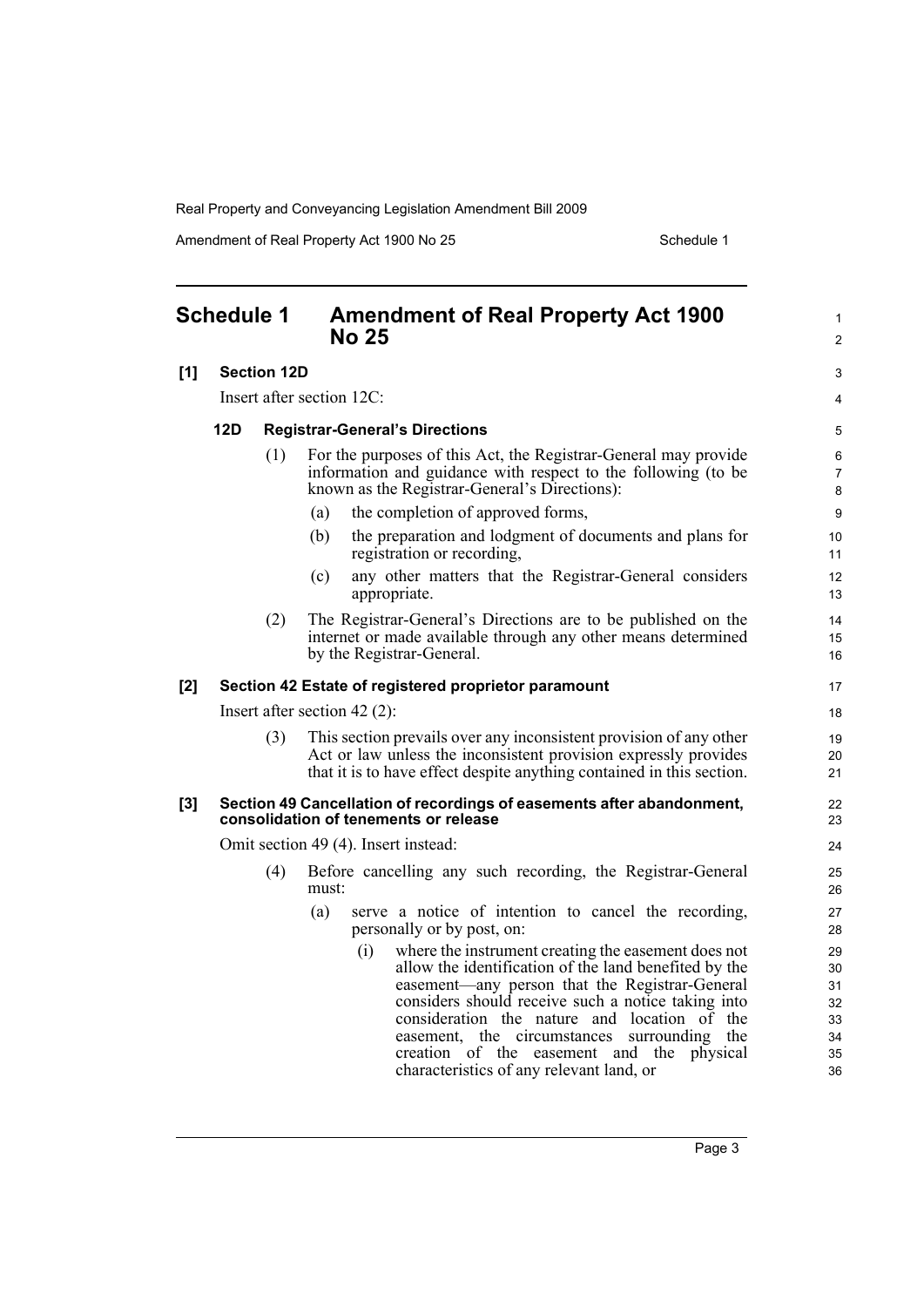Schedule 1 Amendment of Real Property Act 1900 No 25

|     |                           |     |     | (ii)          | in any other case—all persons having a registered<br>estate or interest in land benefited by the easement,<br>and                                                                                                                                                                                                                     | $\mathbf{1}$<br>$\overline{\mathbf{c}}$<br>$\ensuremath{\mathsf{3}}$   |
|-----|---------------------------|-----|-----|---------------|---------------------------------------------------------------------------------------------------------------------------------------------------------------------------------------------------------------------------------------------------------------------------------------------------------------------------------------|------------------------------------------------------------------------|
|     |                           |     | (b) |               | consider any submission made by those persons (but only<br>if the submission is made by the date specified in the<br>notice, being a date later than one month from the date on<br>which the notice is served).                                                                                                                       | $\overline{\mathbf{4}}$<br>$\overline{5}$<br>$\,6\,$<br>$\overline{7}$ |
|     | (4A)                      |     |     | opinion that: | However, the Registrar-General may give notice of the intention<br>to cancel a recording to some or all of the persons referred to in<br>subsection $(4)$ (a) by advertisement in a newspaper rather than by<br>personal or postal service if the Registrar-General is of the                                                         | $\bf8$<br>9<br>10<br>11<br>12                                          |
|     |                           |     | (a) |               | it is appropriate in the circumstances to give notice by<br>advertisement in a newspaper, and                                                                                                                                                                                                                                         | 13<br>14                                                               |
|     |                           |     | (b) | easement.     | the relevant easement is unlikely to be of real benefit to the<br>land benefited by the easement because the land benefited<br>is no longer connected to the land burdened by the<br>easement in a way that allows access to the site of the                                                                                          | 15<br>16<br>17<br>18<br>19                                             |
| [4] | <b>Section 56C</b>        |     |     |               |                                                                                                                                                                                                                                                                                                                                       | 20                                                                     |
|     | Insert after section 56B: |     |     |               |                                                                                                                                                                                                                                                                                                                                       | 21                                                                     |
|     | 56C                       |     |     |               | Confirmation of identity of mortgagor                                                                                                                                                                                                                                                                                                 | 22                                                                     |
|     |                           | (1) |     |               | Mortgagee must confirm identity of mortgagor                                                                                                                                                                                                                                                                                          | 23                                                                     |
|     |                           |     |     |               | Before presenting a mortgage for lodgment under this Act, the<br>mortgagee must take reasonable steps to ensure that the person<br>who executed the mortgage, or on whose behalf the mortgage<br>was executed, as mortgagor is the same person who is, or is to<br>become, the registered proprietor of the land that is security for | 24<br>25<br>26<br>27<br>28                                             |

(2) Without limiting the generality of subsection (1), the mortgagee is to be considered as having taken reasonable steps to ensure the identity of the mortgagor under subsection (1) if the mortgagee has taken the steps prescribed by the regulations.

the payment of the debt to which the mortgage relates.

#### (3) **Record-keeping requirements**

A mortgagee must keep the following for a period of 7 years from the date of registration of the mortgage under this Act (or for such other period as may be prescribed by the regulations):

(a) a written record of the steps taken by the mortgagee to comply with subsection (1),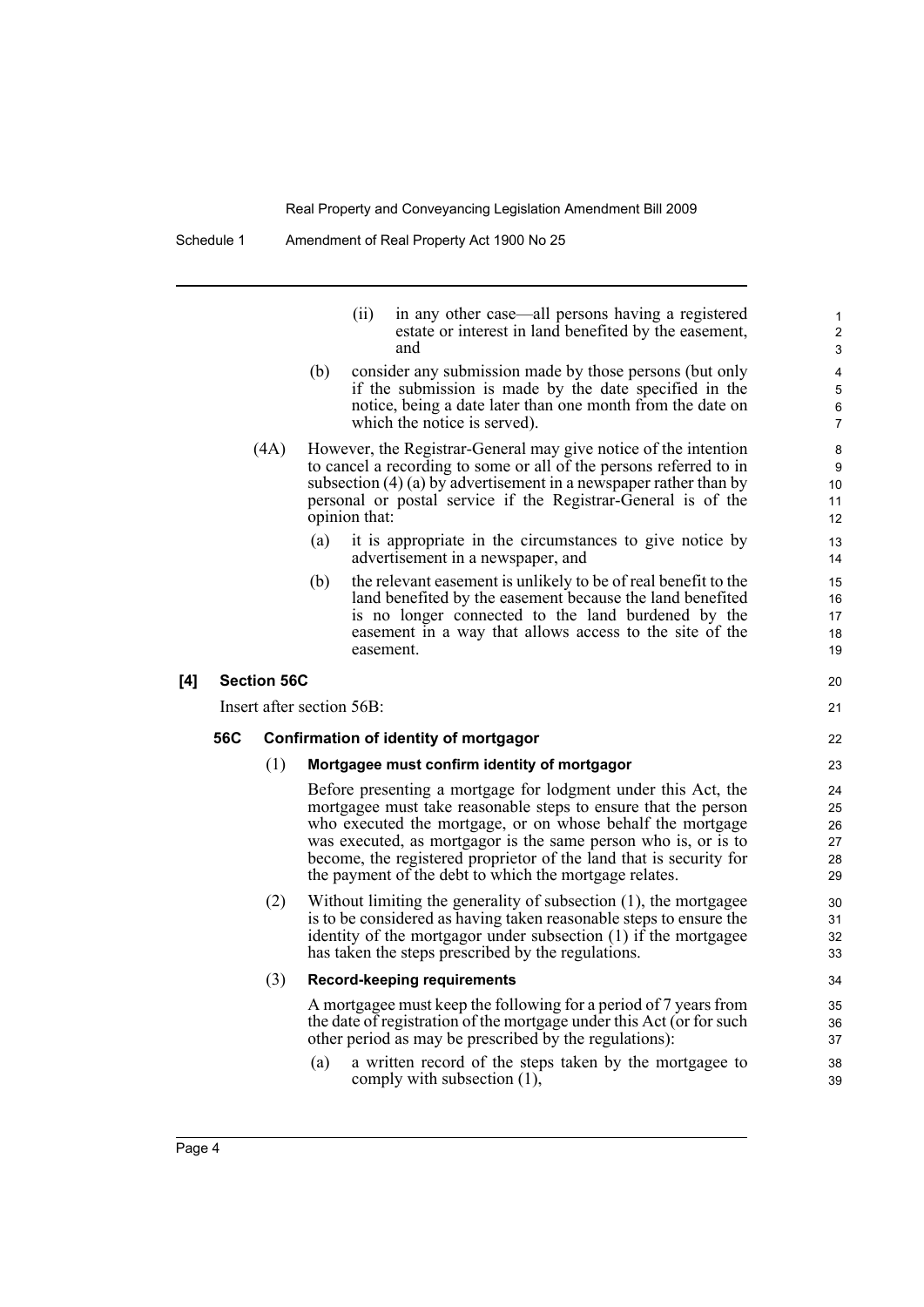Amendment of Real Property Act 1900 No 25 Schedule 1

|     | (b) | a copy of any document obtained by the mortgagee to<br>comply with subsection (1).                                                                                                                                                                                                                                                                                                                      | 1<br>$\overline{2}$        |
|-----|-----|---------------------------------------------------------------------------------------------------------------------------------------------------------------------------------------------------------------------------------------------------------------------------------------------------------------------------------------------------------------------------------------------------------|----------------------------|
| (4) |     | Mortgagee to answer questions and produce documents                                                                                                                                                                                                                                                                                                                                                     | 3                          |
|     |     | The Registrar-General, in determining whether or not this section<br>has been complied with, may at any time require the mortgagee:                                                                                                                                                                                                                                                                     | 4<br>5                     |
|     | (a) | to answer questions in relation to the steps taken by the<br>mortgagee to comply with subsection (1), and                                                                                                                                                                                                                                                                                               | 6<br>$\overline{7}$        |
|     | (b) | to produce for inspection any records kept under<br>subsection $(3)$ .                                                                                                                                                                                                                                                                                                                                  | 8<br>9                     |
| (5) |     | If a person fails to comply with a requirement made under<br>subsection (4), the Registrar-General may:                                                                                                                                                                                                                                                                                                 | 10<br>11                   |
|     | (a) | in relation to a registered mortgage—make a recording in<br>the Register, with respect to the relevant land, to that<br>effect, and                                                                                                                                                                                                                                                                     | 12<br>13<br>14             |
|     | (b) | in relation to a mortgage that has not been registered—<br>refuse to register, or reject, the mortgage in accordance<br>with section 39 $(1A)$ or refuse to make any recording or<br>entry in the Register or take any other action in respect of<br>the mortgage.                                                                                                                                      | 15<br>16<br>17<br>18<br>19 |
| (6) |     | <b>Cancellation of recordings in the Register</b>                                                                                                                                                                                                                                                                                                                                                       | 20                         |
|     |     | The Registrar-General may cancel, in such manner as the<br>Registrar-General considers appropriate, any recording in the<br>Register with respect to a mortgage if the Registrar-General is of<br>the opinion:                                                                                                                                                                                          | 21<br>22<br>23<br>24       |
|     | (a) | that the execution of the mortgage involved fraud against<br>the registered proprietor of the mortgaged land, and                                                                                                                                                                                                                                                                                       | 25<br>26                   |
|     | (b) | that the mortgagee:                                                                                                                                                                                                                                                                                                                                                                                     | 27                         |
|     |     | has failed to comply with subsection $(1)$ , or<br>(i)                                                                                                                                                                                                                                                                                                                                                  | 28                         |
|     |     | (ii)<br>had actual or constructive notice that the mortgagor                                                                                                                                                                                                                                                                                                                                            | 29                         |
|     |     | was not the same person as the person who was, or<br>was about to become, the registered proprietor of the                                                                                                                                                                                                                                                                                              | 30<br>31                   |
|     |     | land that is security for the payment of the debt to<br>which the mortgage relates.                                                                                                                                                                                                                                                                                                                     | 32<br>33                   |
| (7) |     | Before cancelling a recording of a mortgage in the Register under<br>subsection (6), the Registrar-General must give notice of the<br>proposed cancellation to the mortgagee and may also give notice<br>to any other person that the Registrar-General considers should<br>be notified of the cancellation. Section 12A (2) and (3) apply to<br>and with respect to a notice given under this section. | 34<br>35<br>36<br>37<br>38 |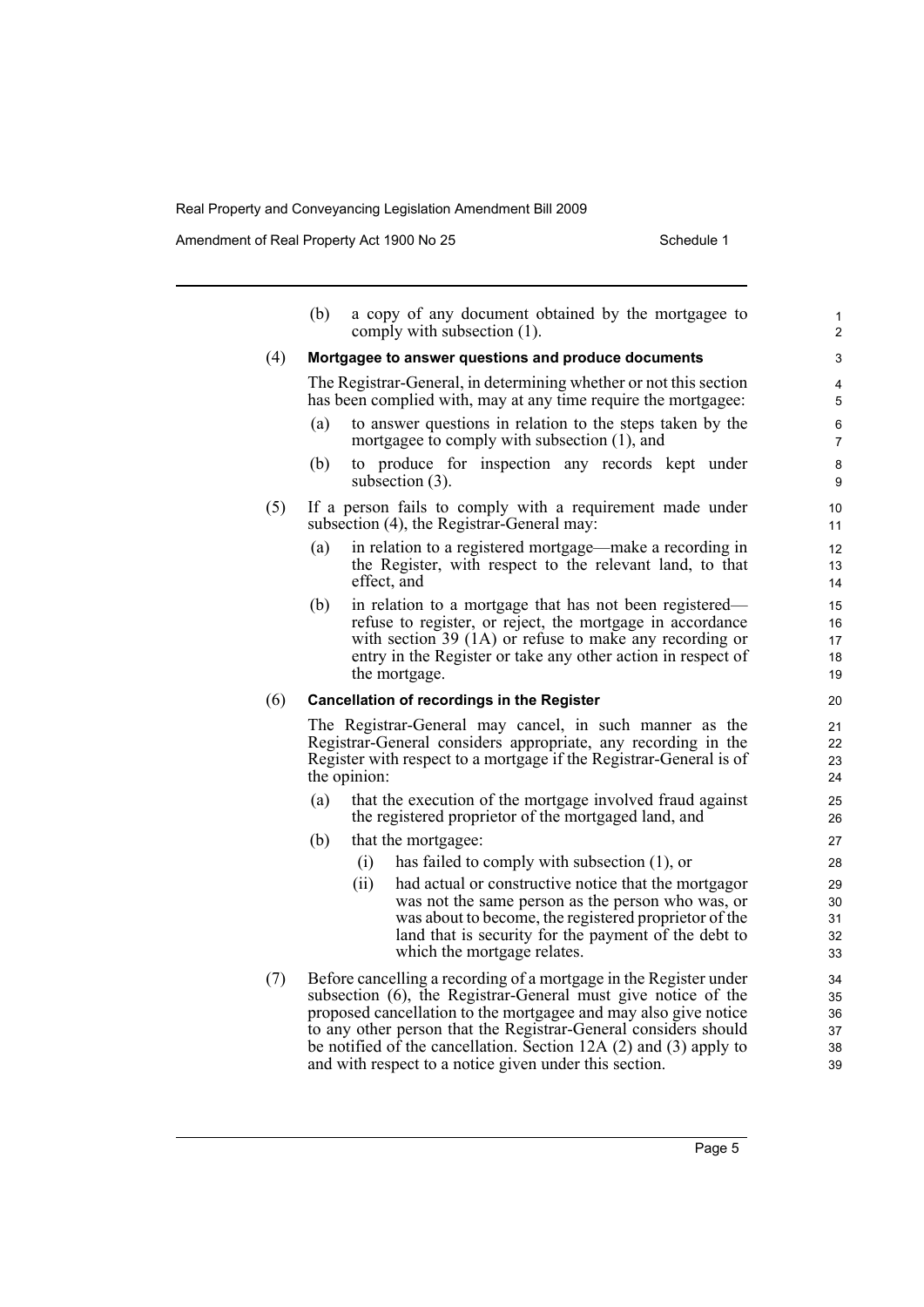Schedule 1 Amendment of Real Property Act 1900 No 25

|     | (8)                | Application to transferee of a mortgage                                                                                                                                                                                                                                                                                                                                                                                                                                           | 1                                                     |
|-----|--------------------|-----------------------------------------------------------------------------------------------------------------------------------------------------------------------------------------------------------------------------------------------------------------------------------------------------------------------------------------------------------------------------------------------------------------------------------------------------------------------------------|-------------------------------------------------------|
|     |                    | This section applies to the transferee of a mortgage in the same<br>way that it applies to a mortgage (that is, requiring the transferee<br>of a mortgage to take reasonable steps to ensure that the person<br>who executed the mortgage as mortgagor is the same person who<br>is, or is about to become, the registered proprietor of the land that<br>is security for the payment of the debt to which the mortgage<br>relates). Accordingly, a reference in this section to: | 2<br>3<br>$\overline{\mathbf{4}}$<br>5<br>6<br>7<br>8 |
|     |                    | the presentation of a mortgage includes a reference to the<br>(a)<br>presentation of a transfer of mortgage, and                                                                                                                                                                                                                                                                                                                                                                  | 9<br>10                                               |
|     |                    | the mortgagee includes a reference to the transferee of the<br>(b)<br>mortgage, and                                                                                                                                                                                                                                                                                                                                                                                               | 11<br>12                                              |
|     |                    | the date of the registration of the mortgage includes a<br>(c)<br>reference to the date of registration of the transfer of<br>mortgage.                                                                                                                                                                                                                                                                                                                                           | 13<br>14<br>15                                        |
| [5] | <b>Section 106</b> |                                                                                                                                                                                                                                                                                                                                                                                                                                                                                   | 16                                                    |
|     |                    | Omit the section. Insert instead:                                                                                                                                                                                                                                                                                                                                                                                                                                                 | 17                                                    |
|     | 106                | <b>Execution of instruments by corporations</b>                                                                                                                                                                                                                                                                                                                                                                                                                                   | 18                                                    |
|     |                    | For the purposes of this Act, the provisions of sections 127–129<br>of the <i>Corporations Act 2001</i> of the Commonwealth are taken to<br>apply to the execution of instruments as if:                                                                                                                                                                                                                                                                                          | 19<br>20<br>21                                        |
|     |                    | those provisions formed part of this Act, and<br>(a)                                                                                                                                                                                                                                                                                                                                                                                                                              | 22                                                    |
|     |                    | (b)<br>any reference in those provisions to a company were a<br>reference to a corporation that is not a company within the<br>meaning of the <i>Corporations Act 2001</i> of<br>the<br>Commonwealth.                                                                                                                                                                                                                                                                             | 23<br>24<br>25<br>26                                  |
|     |                    | Note Sections 127–129 of the Corporations Act 2001 of the<br>Commonwealth apply to companies under that Act as a matter of federal<br>law.                                                                                                                                                                                                                                                                                                                                        | 27<br>28<br>29                                        |
| [6] |                    | <b>Section 117 Certificate of correctness</b>                                                                                                                                                                                                                                                                                                                                                                                                                                     | 30                                                    |
|     |                    | Omit section $117(1)$ (b). Insert instead:                                                                                                                                                                                                                                                                                                                                                                                                                                        | 31                                                    |
|     |                    | a certificate (signed by each witness to the execution of the<br>(b)<br>application, dealing or caveat) to the effect that:<br>(i)<br>the witness is an eligible witness, and                                                                                                                                                                                                                                                                                                     | 32<br>33<br>34                                        |
|     |                    | (ii)<br>the application, dealing or caveat was executed by<br>the person to whose execution of the application,<br>dealing or caveat the witness is attesting in the<br>presence of the witness.                                                                                                                                                                                                                                                                                  | 35<br>36<br>37<br>38                                  |
|     |                    |                                                                                                                                                                                                                                                                                                                                                                                                                                                                                   |                                                       |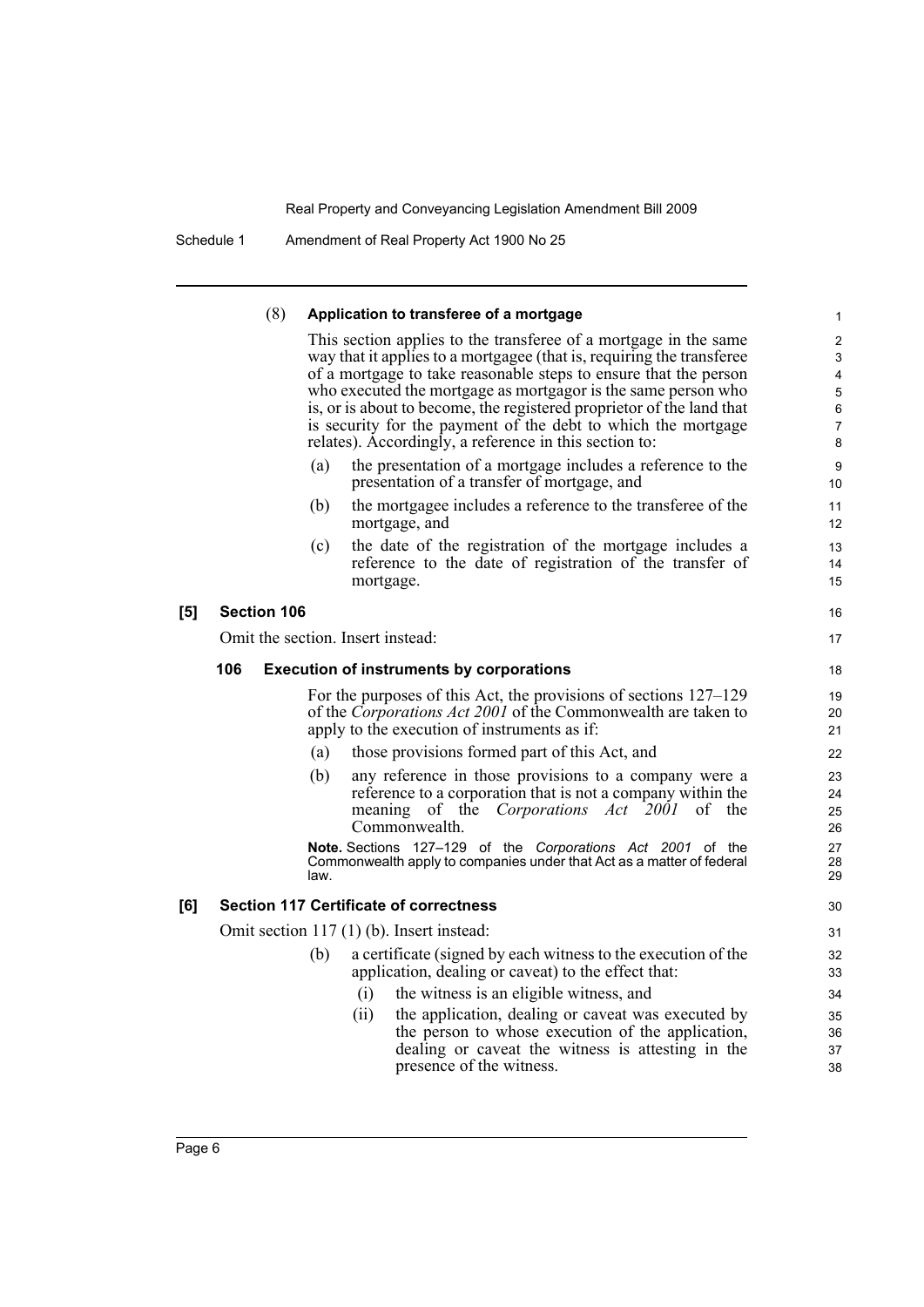Amendment of Real Property Act 1900 No 25 Schedule 1

| [7]    |                                 | Section 117 (4) and (5)                                                                                                                                                                                                                                                                                                     | 1                          |  |  |
|--------|---------------------------------|-----------------------------------------------------------------------------------------------------------------------------------------------------------------------------------------------------------------------------------------------------------------------------------------------------------------------------|----------------------------|--|--|
|        |                                 | Insert after section $117(3)$ :                                                                                                                                                                                                                                                                                             | 2                          |  |  |
|        | (4)                             | In this section, <i>eligible witness</i> , in relation to the execution of an<br>application, dealing or caveat, means a person who:                                                                                                                                                                                        | 3<br>4                     |  |  |
|        |                                 | is at least 18 years of age, and<br>(a)                                                                                                                                                                                                                                                                                     | 5                          |  |  |
|        |                                 | (b)<br>is not a party to the application, dealing or caveat, and                                                                                                                                                                                                                                                            | 6                          |  |  |
|        |                                 | (c)<br>has known the person to whose execution of the<br>application, dealing or caveat the witness is attesting for<br>more than 12 months or has taken reasonable steps to<br>ensure the identity of that person.                                                                                                         | 7<br>$\bf 8$<br>9<br>10    |  |  |
|        | (5)                             | Without limiting the generality of subsection $(4)$ (c), a witness is<br>to be considered as having taken reasonable steps to ensure the<br>identity of the person to whose execution of the application,<br>dealing or caveat the witness is attesting if the person has taken<br>the steps prescribed by the regulations. | 11<br>12<br>13<br>14<br>15 |  |  |
| [8]    |                                 | <b>Section 120 Proceedings for compensation</b>                                                                                                                                                                                                                                                                             | 16                         |  |  |
|        |                                 | Omit "may take proceedings in any court of competent jurisdiction for the<br>recovery of damages" from section 120 (1).                                                                                                                                                                                                     | 17<br>18                   |  |  |
|        |                                 | Insert instead "may commence proceedings in the Supreme Court for the<br>recovery of damages".                                                                                                                                                                                                                              | 19<br>20                   |  |  |
| [9]    | <b>Section 120 (2)</b>          |                                                                                                                                                                                                                                                                                                                             | 21                         |  |  |
|        |                                 | Insert "only" after "taken".                                                                                                                                                                                                                                                                                                | 22                         |  |  |
| $[10]$ |                                 | Section 127 Barring of actions where claimant on notice                                                                                                                                                                                                                                                                     | 23                         |  |  |
|        | Insert after section $127(3)$ : |                                                                                                                                                                                                                                                                                                                             |                            |  |  |
|        | (4)                             | Proceedings based on the abandonment of an easement do not lie.<br>against the Registrar-General where the person alleging loss from<br>that abandonment, or any previous registered proprietor of the<br>land benefited by that easement:                                                                                  | 25<br>26<br>27<br>28       |  |  |
|        |                                 | had notice (by personal service or otherwise) or was<br>(a)<br>otherwise aware that the Registrar-General intended to<br>cancel a recording relating to the easement in the Register,<br>and                                                                                                                                | 29<br>30<br>31<br>32       |  |  |
|        |                                 | (b)<br>had omitted to lodge a caveat forbidding the grant of the<br>application or had allowed such a caveat to lapse.                                                                                                                                                                                                      | 33<br>34                   |  |  |
|        | (5)                             | Proceedings based on the correction of the Register in accordance<br>with this Act by the Registrar-General do not lie against the                                                                                                                                                                                          | 35<br>36                   |  |  |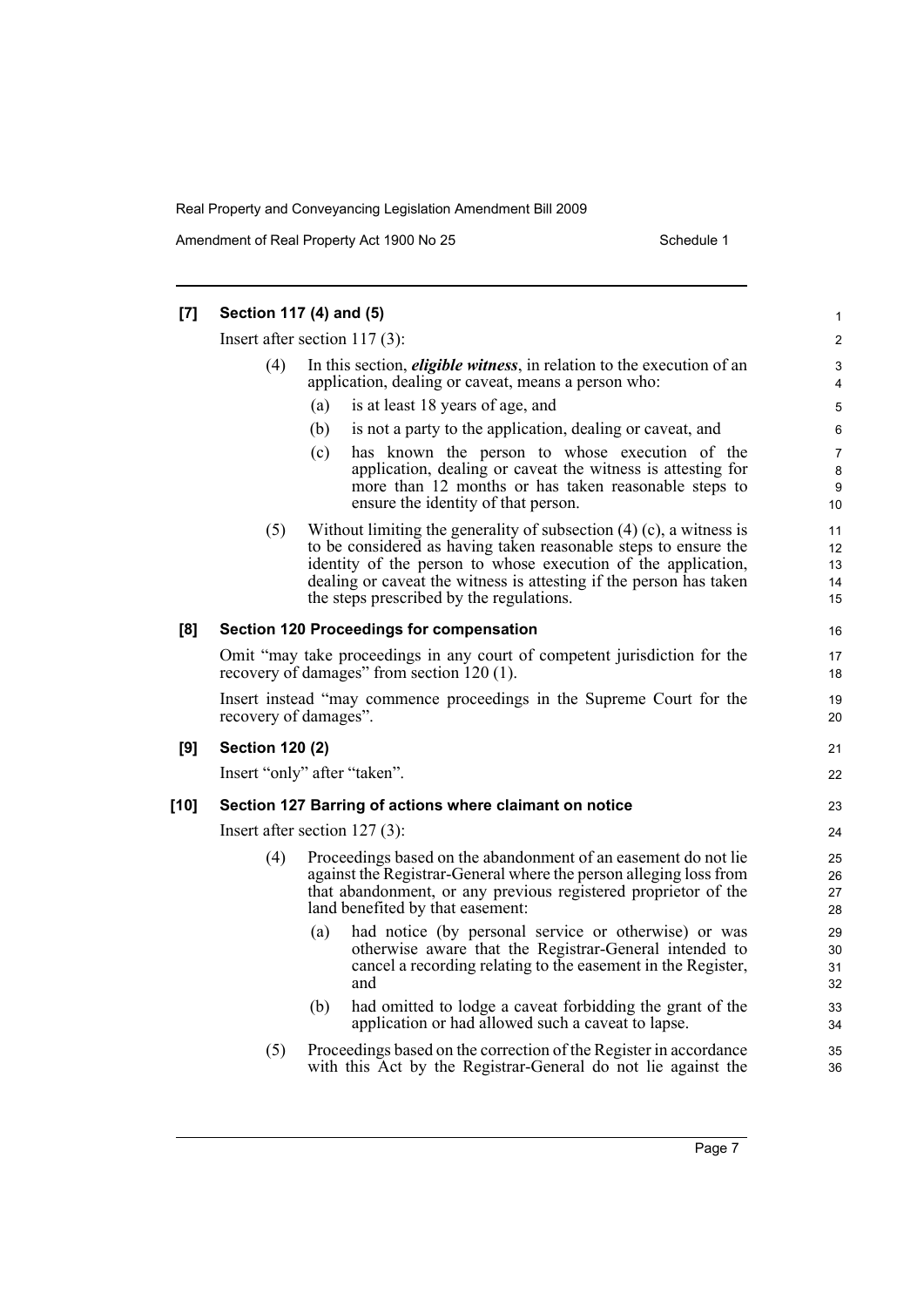Registrar-General where the person alleging loss from that correction:

14 15 16

- (a) had notice (by personal service or otherwise) or was otherwise aware that the Registrar-General intended to correct the Register, and
- (b) had failed to serve on the Registrar-General or give the Registrar-General written notice of an order made by the Supreme Court restraining the action.

#### **[11] Section 128 Definitions**

| Insert in alphabetical order in section $128(1)$ :                                                                                                                                             |  |
|------------------------------------------------------------------------------------------------------------------------------------------------------------------------------------------------|--|
| <i>insurer</i> means a professional indemnity insurer and any other<br>person who carries on an insurance business within the meaning<br>of the <i>Insurance Act 1973</i> of the Commonwealth. |  |

#### **[12] Section 129 Circumstances in which compensation payable**

Omit "licensed conveyancer or real estate agent" from section 129 (2) (b) (i). Insert instead "licensed conveyancer, real estate agent or information broker".

#### **[13] Section 129 (2) (e)–(i)**

Omit "to the extent to which" wherever occurring. Insert instead "where".

### **[14] Section 129 (2) (j)–(o)**

Insert at the end of section 129 (2) (i):

, or

- (j) where the loss or damage arises from the person's failure, as mortgagee or transferee of a mortgage, to comply with section 56C or from the cancellation of a recording with respect to a mortgage in accordance with section 56C (6), or
- (k) where the loss or damage arises from the recording of a Registrar-General's caveat in the Register under section 12 (1) (e) or (f) or the removal of such a caveat by the Registrar-General, or
- (l) where the loss or damage arises from the execution of an instrument by an attorney (under a power of attorney) acting contrary to, or outside of, the authority conferred on him or her by the power of attorney, or
- (m) where the loss or damage is the result of an easement not being recorded in the Register (except where the easement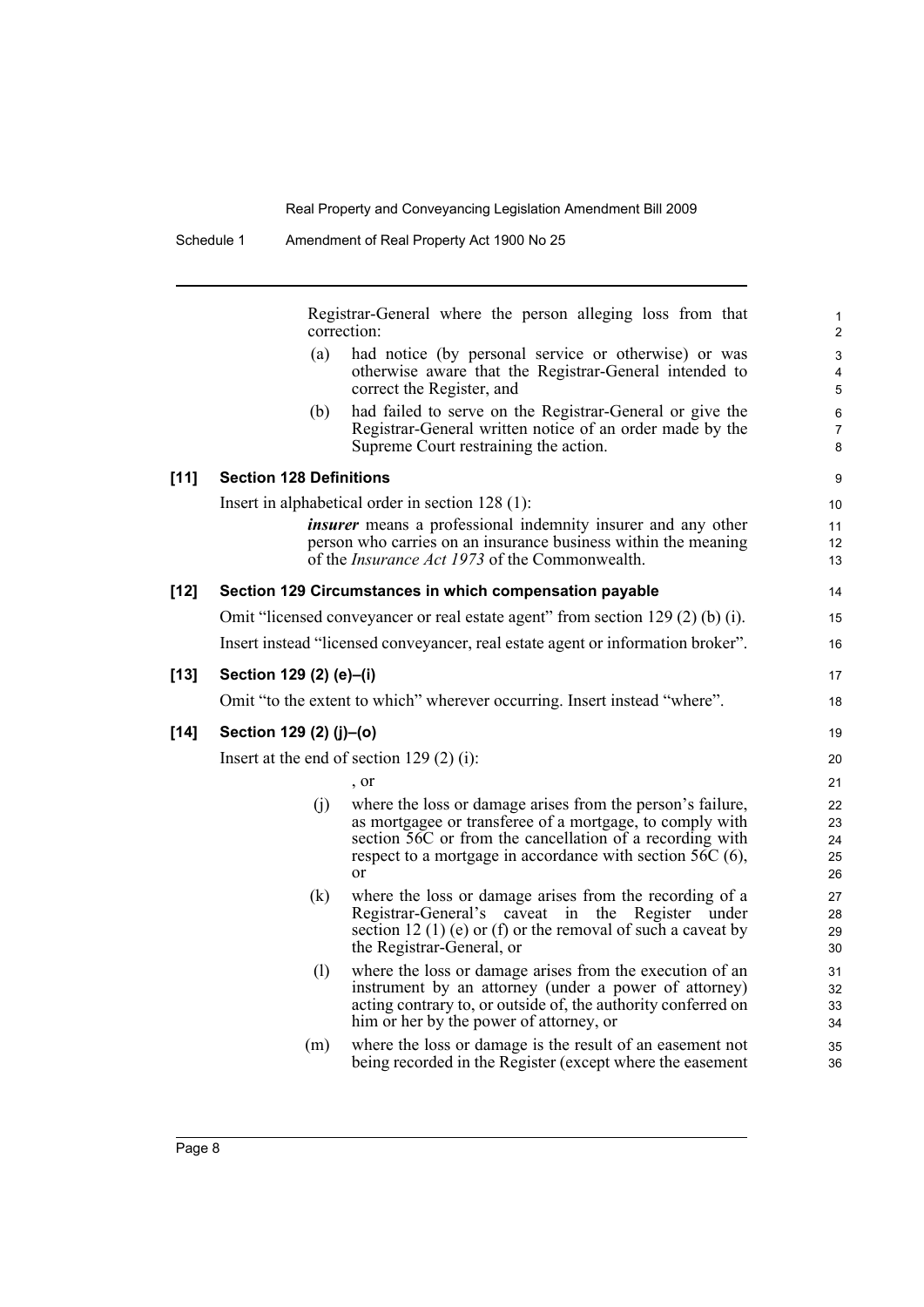Amendment of Real Property Act 1900 No 25 Schedule 1

22 23

is not recorded in the Register due to an error of the Registrar-General), or

- (n) where the loss or damage arises from the improper exercise of a power of sale, or
- (o) where the loss or damage arises from the operation of section 129 of the *Corporations Act 2001* of the Commonwealth.

### **[15] Section 129 (4)–(6)**

Insert after section 129 (3):

- (4) For the purposes of subsection (2) (m), an error of the Registrar-General does not extend to the Registrar-General's failure, in relation to the creation of a qualified folio of the Register under Part 4A, to make searches or inquiries as to the existence of any easement.
- (5) The entitlement to compensation under subsection (1) does not confer any entitlement to compensation for personal injury.
- (6) In this section, *information broker* means a person who has entered into an agreement with the Registrar-General to make information in the Register available in accordance with the conditions determined by the Registrar-General under section 96B (2).

#### **[16] Sections 129A and 129B**

Insert after section 129:

#### **129A Limits on amount recoverable generally**

The total compensation that is payable under this Part, in relation to loss or damage suffered by a person as a result of the person being deprived of land or any estate or interest in land, is limited to the market value of the land at the date on which compensation is awarded to that person plus any legal, valuation or other professional costs reasonably incurred by the person in making the claim.

#### **129B Limits on amount recoverable in respect of mortgage obtained by fraud**

- (1) This section applies only in circumstances where:
	- (a) a claim for compensation is made as a result of the registration of a mortgage and the execution of the mortgage involved, in the opinion of the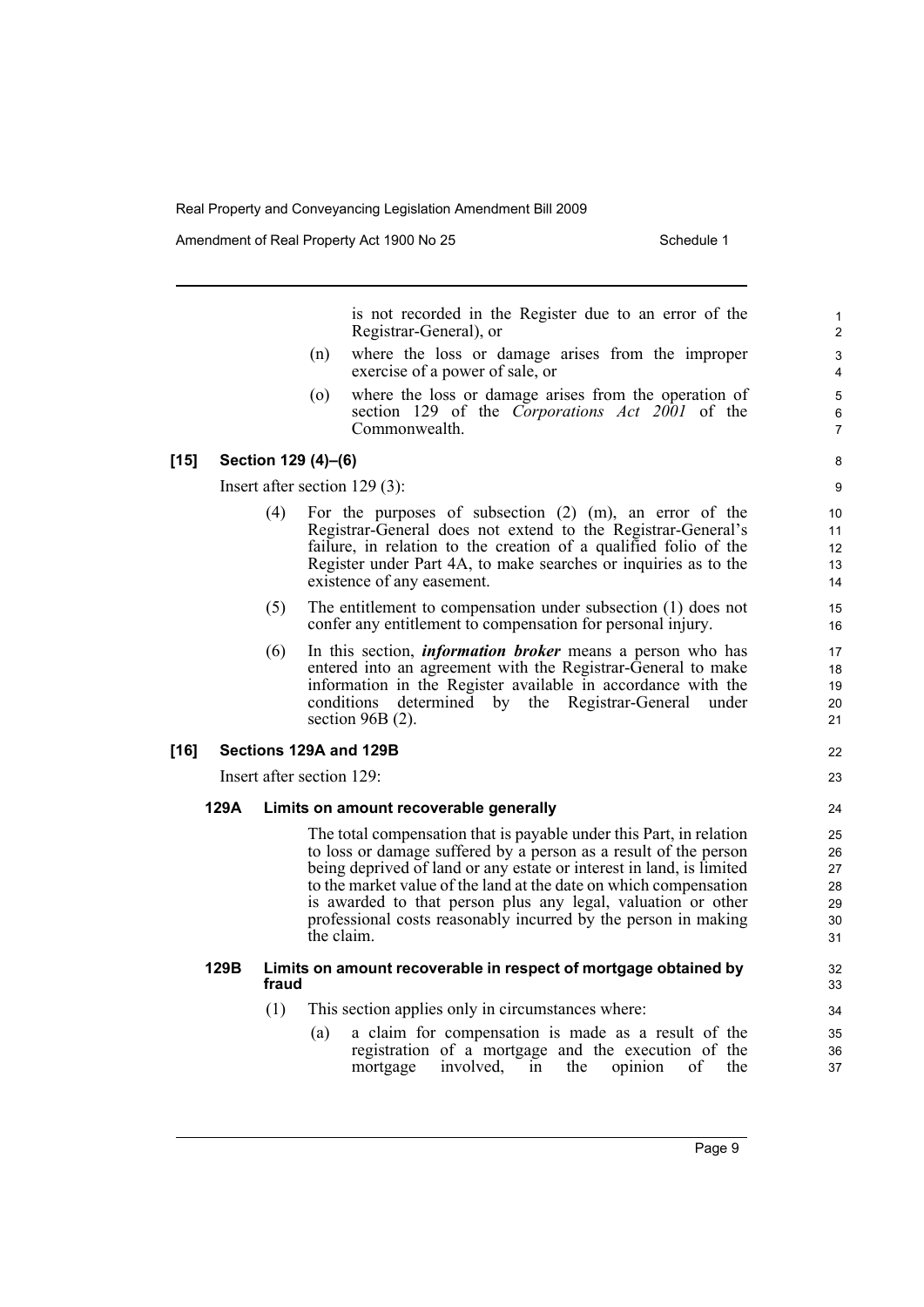Registrar-General, fraud against a registered proprietor of the mortgaged land, and

- (b) a person would be entitled to compensation under this Part for deprivation of the mortgaged land as a consequence of fraud if the position of that person is not otherwise rectified, and
- (c) as a result of the registration of the mortgage, the mortgagee is entitled to exercise a power of sale in respect of the land mortgaged.
- (2) Section 129A does not apply in the circumstances in which this section applies.
- (3) The total compensation that is payable to a mortgagee is limited to the market value of the land at the date on which compensation is awarded to the mortgagee less the amount secured by any other mortgage affecting the same land (including a mortgage that is registered as a result of fraud) that has, or would have had, more priority.
- $(4)$  Subsections  $(5)$  and  $(6)$ :
	- (a) apply to limit the interest and costs components of a claim, and
	- (b) apply despite anything to the contrary in the mortgage (including any associated document).
- (5) The rate of interest to be applied in calculating the interest component of a claim on any particular day must not exceed:
	- (a) if the interest rate specified in the mortgage is no greater than the official cash rate applicable on that day plus 2% the interest rate specified in the mortgage, or
	- (b) if the interest rate specified in the mortgage is greater than the official cash rate applicable on that day plus 2%—the official cash rate plus  $2\%$ .
- (6) The costs component (being the costs incurred by the mortgagee in relation to the mortgage) of a claim is limited to the reasonable costs incurred by the mortgagee in directly protecting the mortgagee's interest in respect of the land mortgaged.
- (7) In this section, *official cash rate* means the official cash rate specified by the Reserve Bank of Australia.

#### **[17] Section 131 Administrative proceedings for recovery of compensation**

Insert "(including information verified by statutory declaration)" after "information" in section 131 $(7)$  $(a)$ .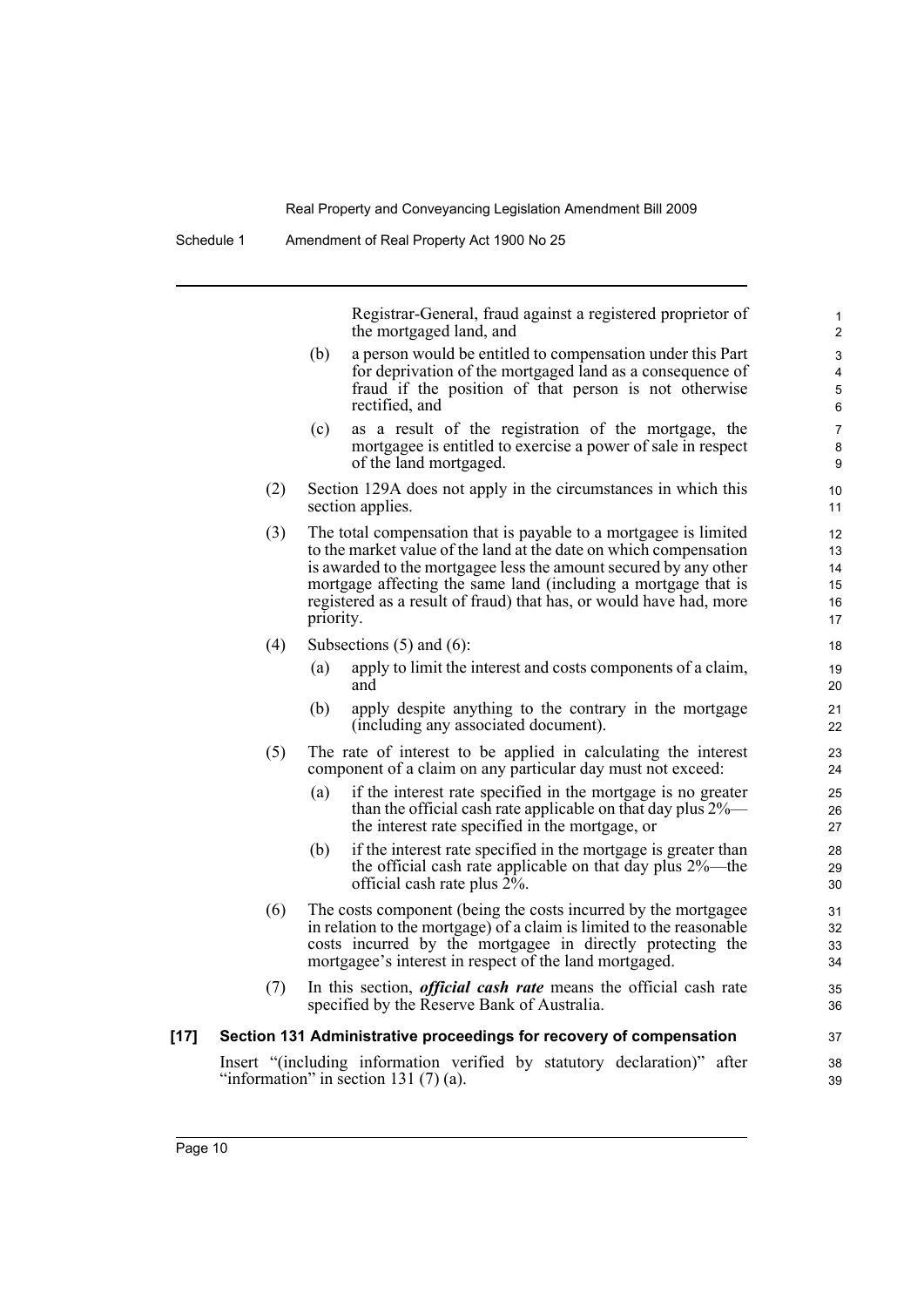Amendment of Real Property Act 1900 No 25 Schedule 1

| $[18]$ | <b>Section 131 (7A)</b>          |     |                                                                                                                                                                                                                                                                                                                                                                                                                                | 1                                      |
|--------|----------------------------------|-----|--------------------------------------------------------------------------------------------------------------------------------------------------------------------------------------------------------------------------------------------------------------------------------------------------------------------------------------------------------------------------------------------------------------------------------|----------------------------------------|
|        | Insert after section $131(7)$ :  |     |                                                                                                                                                                                                                                                                                                                                                                                                                                | $\overline{\mathbf{c}}$                |
|        | (7A)                             |     | Without limiting subsection $(6)$ , the following information is<br>information that is required to enable the Registrar-General to<br>assess the validity of a claim, assess compensable loss and make<br>an informed offer of compensation:                                                                                                                                                                                  | 3<br>4<br>5<br>6                       |
|        |                                  | (a) | details of any potential claims that the claimant may have<br>against other parties to which the Registrar-General may<br>be subrogated,                                                                                                                                                                                                                                                                                       | 7<br>8<br>9                            |
|        |                                  | (b) | details of any proceedings relating to the circumstances<br>which gave rise to the claim (including the outcome of any<br>such proceedings and whether any party to the proceedings<br>has subrogated another person).                                                                                                                                                                                                         | 10<br>11<br>12<br>13                   |
| $[19]$ | <b>Section 131 (8A)</b>          |     |                                                                                                                                                                                                                                                                                                                                                                                                                                | 14                                     |
|        | Insert after section 131 $(8)$ : |     |                                                                                                                                                                                                                                                                                                                                                                                                                                | 15                                     |
|        | (8A)                             |     | Without limiting the power of the Registrar-General to refuse a<br>claim in accordance with subsection (4), the Registrar-General<br>may refuse a claim on the ground that a claimant has failed to<br>comply with a request made under subsection (7) if:                                                                                                                                                                     | 16<br>17<br>18<br>19                   |
|        |                                  | (a) | the request was made by notice in writing, and                                                                                                                                                                                                                                                                                                                                                                                 | 20                                     |
|        |                                  | (b) | at least 2 months have elapsed since the notice was given<br>to the claimant.                                                                                                                                                                                                                                                                                                                                                  | 21<br>22                               |
| $[20]$ | <b>Section 131 (9)</b>           |     |                                                                                                                                                                                                                                                                                                                                                                                                                                | 23                                     |
|        |                                  |     | Omit the subsection. Insert instead:                                                                                                                                                                                                                                                                                                                                                                                           | 24                                     |
|        | (9)                              |     | For the purposes of section 132, a claim is taken to have been<br>refused if it is not determined within 12 months after the claim<br>was made. However, if at the end of that period the claimant has<br>failed to provide information in fulfilment of the duty imposed by<br>subsection (6), the claim is only taken to have been refused if it<br>is not determined within 2 months after that information is<br>provided. | 25<br>26<br>27<br>28<br>29<br>30<br>31 |
| $[21]$ |                                  |     | Section 132 Court proceedings for the recovery of compensation                                                                                                                                                                                                                                                                                                                                                                 | 32                                     |
|        |                                  |     | Omit section 132 (2). Insert instead:                                                                                                                                                                                                                                                                                                                                                                                          | 33                                     |
|        | (2)                              |     | Any such court proceedings may only be commenced:                                                                                                                                                                                                                                                                                                                                                                              | 34                                     |
|        |                                  | (a) | if administrative proceedings have been commenced and<br>determined in relation to the compensable loss, or                                                                                                                                                                                                                                                                                                                    | 35<br>36                               |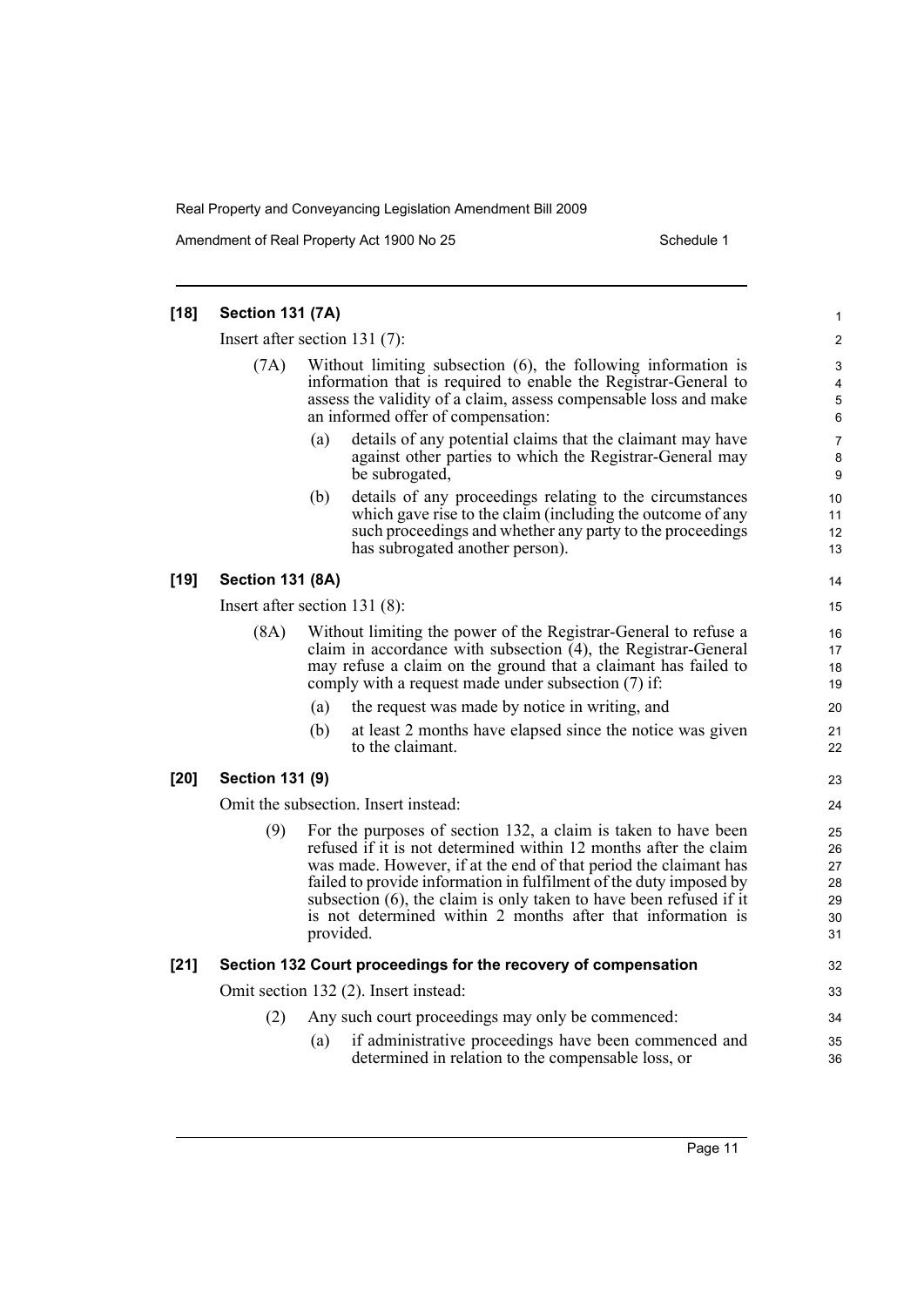| Schedule 1 | Amendment of Real Property Act 1900 No 25 |
|------------|-------------------------------------------|
|            |                                           |

|      |                        | by leave of the court or with the consent of the<br>(b)<br>Registrar-General.                                                                                                                                                                                                                        | 1<br>$\overline{2}$        |
|------|------------------------|------------------------------------------------------------------------------------------------------------------------------------------------------------------------------------------------------------------------------------------------------------------------------------------------------|----------------------------|
|      | (2A)                   | Court proceedings commenced in accordance with subsection (2)<br>(a) must be commenced within 3 months of the date on which the<br>administrative proceedings have been determined in relation to<br>the compensable loss.                                                                           | 3<br>4<br>5<br>6           |
| [22] | <b>Section 132 (3)</b> |                                                                                                                                                                                                                                                                                                      | 7                          |
|      |                        | Omit "12 months referred to in subsection $(2)$ (b)".                                                                                                                                                                                                                                                | 8                          |
|      |                        | Insert instead "3 months referred to in subsection $(2A)$ ".                                                                                                                                                                                                                                         | 9                          |
| [23] | <b>Section 132 (5)</b> |                                                                                                                                                                                                                                                                                                      | 10                         |
|      |                        | Insert "(less any interest awarded in relation to the period after the date of the<br>offer)" after "by the court".                                                                                                                                                                                  | 11<br>12                   |
| [24] | Section 132 (6)-(8)    |                                                                                                                                                                                                                                                                                                      | 13                         |
|      |                        | Insert after section $132(5)$ :                                                                                                                                                                                                                                                                      | 14                         |
|      | (6)                    | If court proceedings are commenced following the refusal of a<br>claim in accordance with section 131 (8A):                                                                                                                                                                                          | 15<br>16                   |
|      |                        | the claimant's costs in the court proceedings are not<br>(a)<br>payable by the Registrar-General, and                                                                                                                                                                                                | 17<br>18                   |
|      |                        | the Registrar-General's costs are payable by the claimant,<br>(b)<br>and                                                                                                                                                                                                                             | 19<br>20                   |
|      |                        | the claimant is not entitled to any interest in respect of the<br>(c)<br>amount of compensation claimed from the date of the<br>notice referred to in section 131 (8A),                                                                                                                              | 21<br>22<br>23             |
|      |                        | unless the court orders otherwise.                                                                                                                                                                                                                                                                   | 24                         |
|      | (7)                    | If court proceedings are commenced with the leave of the court<br>or the consent of the Registrar-General under subsection (2), the<br>claimant must co-operate fully with the Registrar-General for the<br>purpose of ensuring that the Registrar-General has sufficient<br>information to be able: | 25<br>26<br>27<br>28<br>29 |
|      |                        | to assess the validity of the claim, and<br>(a)                                                                                                                                                                                                                                                      | 30                         |
|      |                        | to assess the claimant's compensable loss, and<br>(b)                                                                                                                                                                                                                                                | 31                         |
|      |                        | to make an informed offer of compensation.<br>(c)                                                                                                                                                                                                                                                    | 32                         |
|      | (8)                    | If a claimant fails to comply with subsection $(7)$ :                                                                                                                                                                                                                                                | 33                         |
|      |                        | the claimant's costs in the court proceedings are not<br>(a)<br>payable by the Registrar-General, and                                                                                                                                                                                                | 34<br>35                   |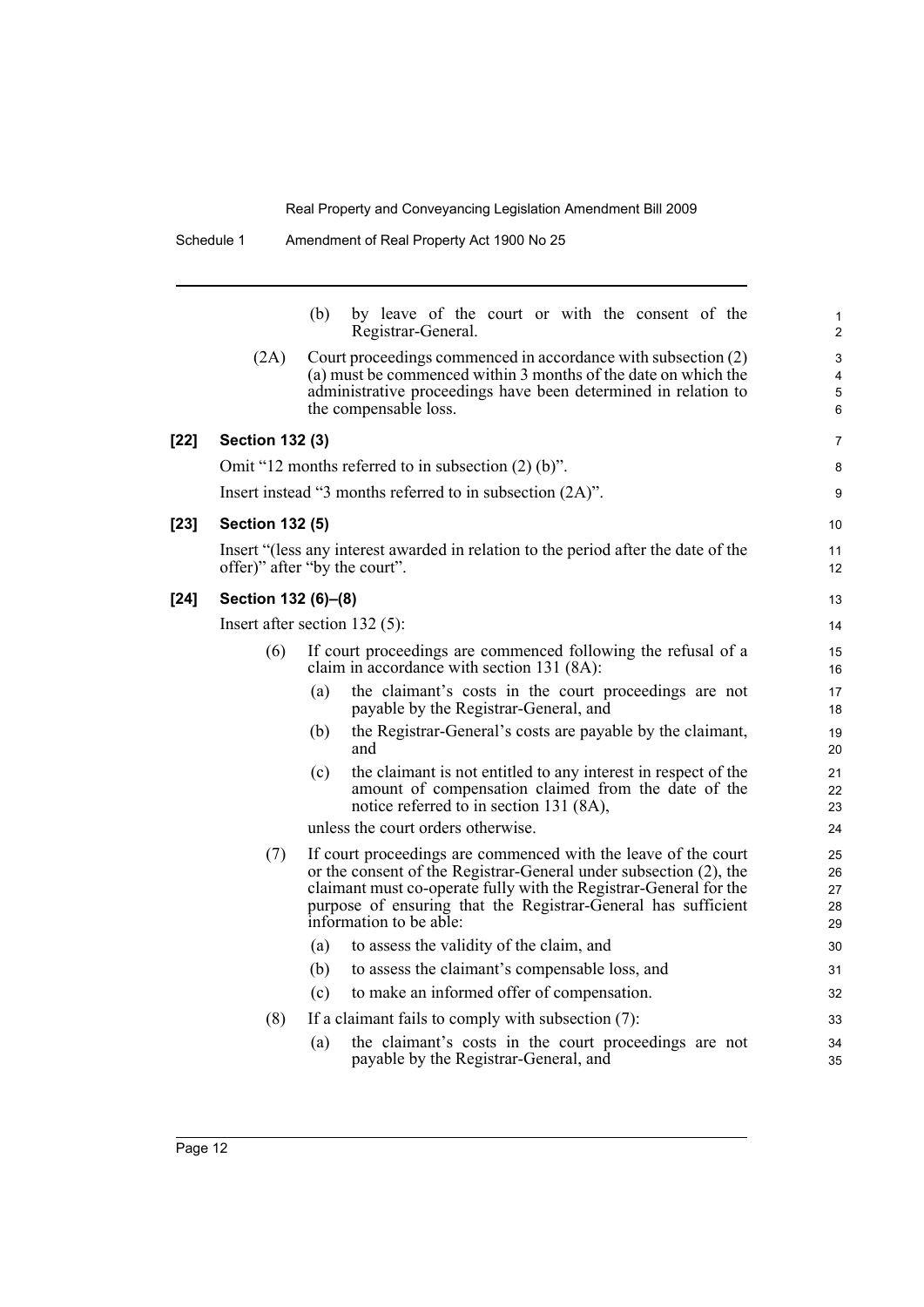Amendment of Real Property Act 1900 No 25 Schedule 1

|        |      |                           | (b)        | the Registrar-General's costs are payable by the claimant,<br>and                                                                                                                                                                                                 | $\mathbf{1}$<br>$\overline{2}$                              |
|--------|------|---------------------------|------------|-------------------------------------------------------------------------------------------------------------------------------------------------------------------------------------------------------------------------------------------------------------------|-------------------------------------------------------------|
|        |      |                           | (c)        | where the Registrar-General has requested information in<br>$accordance$ with subsection $(7)$ in writing—the claimant is<br>not entitled to any interest on the claim from the date of<br>that notice,                                                           | $\ensuremath{\mathsf{3}}$<br>4<br>$\overline{5}$<br>$\,6\,$ |
|        |      |                           |            | unless the court orders otherwise.                                                                                                                                                                                                                                | $\overline{7}$                                              |
| $[25]$ |      |                           |            | Section 133 Subrogation of rights to claim compensation                                                                                                                                                                                                           | 8                                                           |
|        |      |                           |            | Omit "A professional indemnity insurer" from section 133 (1).                                                                                                                                                                                                     | 9                                                           |
|        |      |                           |            | Insert instead "An insurer".                                                                                                                                                                                                                                      | 10                                                          |
| $[26]$ |      | <b>Section 133 (2)</b>    |            |                                                                                                                                                                                                                                                                   | 11                                                          |
|        |      |                           |            | Omit the subsection. Insert instead:                                                                                                                                                                                                                              | 12                                                          |
|        |      | (2)                       | that loss. | If administrative proceedings or court proceedings<br>are<br>commenced in relation to a claimant's compensable loss, the<br>Registrar-General is subrogated to the claimant in respect of the<br>claimant's rights and remedies against any person in relation to | 13<br>14<br>15<br>16<br>17                                  |
| $[27]$ |      | <b>Section 133 (5)</b>    |            |                                                                                                                                                                                                                                                                   | 18                                                          |
|        |      |                           |            | Omit "Legal Profession Act 1987".                                                                                                                                                                                                                                 | 19                                                          |
|        |      |                           |            | Insert instead "Legal Profession Act 2004".                                                                                                                                                                                                                       | 20                                                          |
| $[28]$ |      | <b>Section 133A</b>       |            |                                                                                                                                                                                                                                                                   | 21                                                          |
|        |      | Insert after section 133: |            |                                                                                                                                                                                                                                                                   | 22                                                          |
|        | 133A |                           |            | <b>Repayment of certain amounts</b>                                                                                                                                                                                                                               | 23                                                          |
|        |      | (1)                       |            | If a claimant:                                                                                                                                                                                                                                                    | 24                                                          |
|        |      |                           | (a)        | receives a payment from the Torrens Assurance Fund in<br>respect of the claim, and                                                                                                                                                                                | 25<br>26                                                    |
|        |      |                           | (b)        | receives or recovers from another source or sources a<br>payment on account of the compensable loss, and                                                                                                                                                          | 27<br>28                                                    |
|        |      |                           | (c)        | there is a surplus after deducting the amount of the<br>compensable loss from the total amount received or<br>recovered by the claimant from both or all sources,                                                                                                 | 29<br>30<br>31                                              |
|        |      |                           |            | the amount of the surplus is a debt payable by the claimant to the<br>Torrens Assurance Fund.                                                                                                                                                                     | 32<br>33                                                    |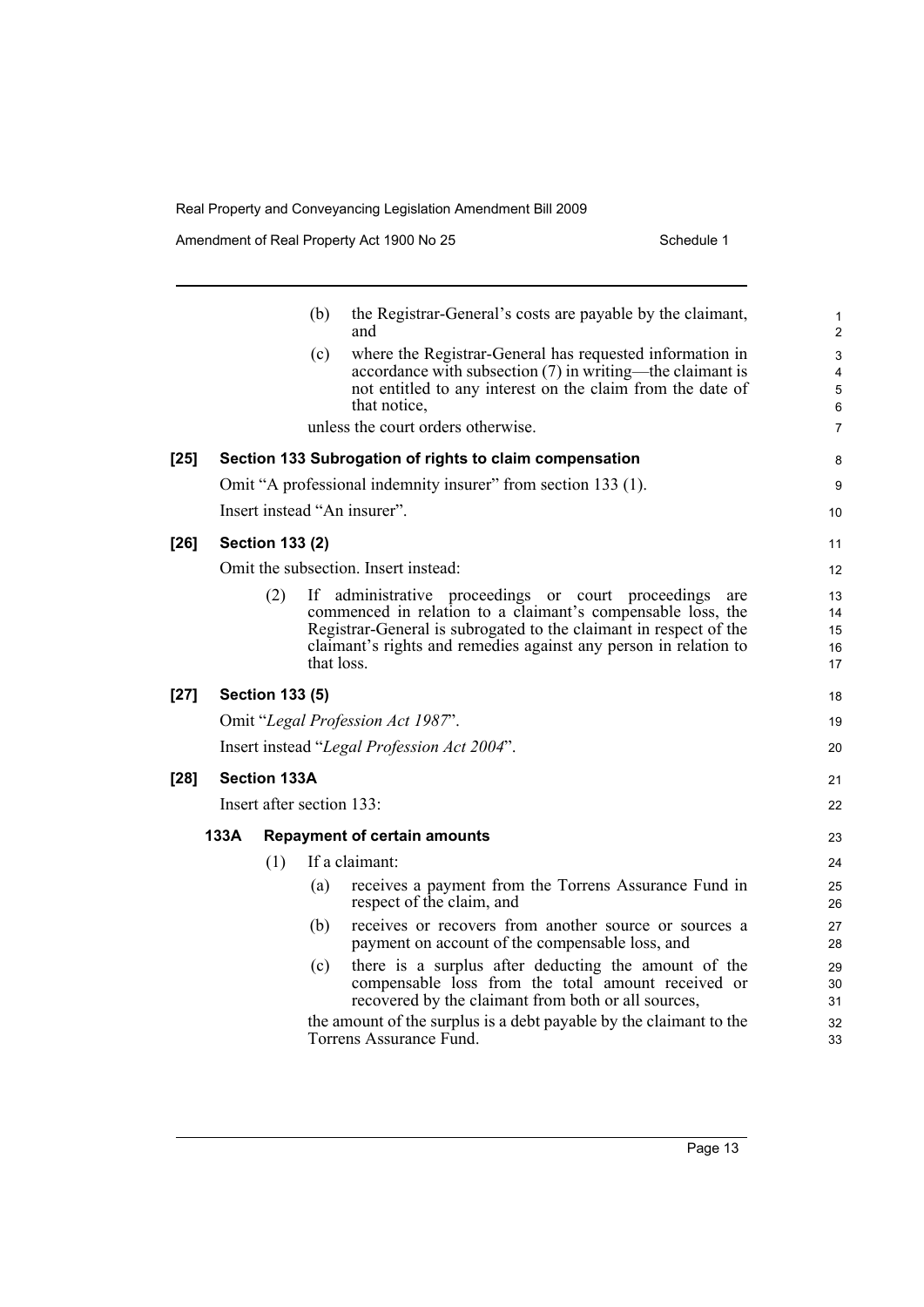Schedule 1 Amendment of Real Property Act 1900 No 25

|        |      | (2)                 | However, the amount payable by the claimant cannot exceed the<br>amount the claimant received from the Torrens Assurance Fund<br>in respect of the claim.                                                                                                                                                                                                                                                                 | $\mathbf{1}$<br>2<br>3                 |
|--------|------|---------------------|---------------------------------------------------------------------------------------------------------------------------------------------------------------------------------------------------------------------------------------------------------------------------------------------------------------------------------------------------------------------------------------------------------------------------|----------------------------------------|
| $[29]$ |      | <b>Section 138A</b> |                                                                                                                                                                                                                                                                                                                                                                                                                           | 4                                      |
|        |      |                     | Insert after section 138:                                                                                                                                                                                                                                                                                                                                                                                                 | 5                                      |
|        | 138A | fraud               | Registrar-General may take steps to rectify Register in case of                                                                                                                                                                                                                                                                                                                                                           | 6<br>$\overline{7}$                    |
|        |      | (1)                 | The Registrar-General may, in relation to the settlement of a<br>claim in accordance with section 135, take any of the steps set out<br>in subsection (2) that are required to rectify the Register<br>(including by registering a person as proprietor of land) if the<br>Registrar-General is satisfied that:                                                                                                           | 8<br>9<br>10<br>11<br>12               |
|        |      |                     | the person has been deprived of land, or an estate or<br>(a)<br>interest in land, as a result of fraud, and                                                                                                                                                                                                                                                                                                               | 13<br>14                               |
|        |      |                     | (b)<br>the current registered proprietor acquired the estate or<br>interest in land through fraud.                                                                                                                                                                                                                                                                                                                        | 15<br>16                               |
|        |      | (2)                 | The Registrar-General may do one or more of the following:                                                                                                                                                                                                                                                                                                                                                                | 17                                     |
|        |      |                     | cancel or amend a folio of the Register,<br>(a)                                                                                                                                                                                                                                                                                                                                                                           | 18                                     |
|        |      |                     | cancel, amend or make a recording in a folio of the<br>(b)<br>Register,                                                                                                                                                                                                                                                                                                                                                   | 19<br>20                               |
|        |      |                     | create a new folio of the Register,<br>(c)                                                                                                                                                                                                                                                                                                                                                                                | 21                                     |
|        |      |                     | create a new edition of a computer folio,<br>(d)                                                                                                                                                                                                                                                                                                                                                                          | 22                                     |
|        |      |                     | issue a new certificate of title.<br>(e)                                                                                                                                                                                                                                                                                                                                                                                  | 23                                     |
|        |      | (3)                 | The Registrar-General may, if he or she considers it appropriate<br>to do so, require the current registered proprietor to deliver up the<br>certificate of title for the purpose of it being cancelled, by notice<br>in writing to the current registered proprietor.                                                                                                                                                    | 24<br>25<br>26<br>27                   |
|        |      | (4)                 | If the current registered proprietor fails to respond to such a<br>notice within a reasonable time or cannot be found for the giving<br>of such a notice, the Registrar-General may, if the<br>Registrar-General considers it appropriate, dispense with the<br>production of the certificate of title or take action under the<br>conferred<br>authority<br>the<br>Registrar-General<br>upon<br>by<br>section $111(3)$ . | 28<br>29<br>30<br>31<br>32<br>33<br>34 |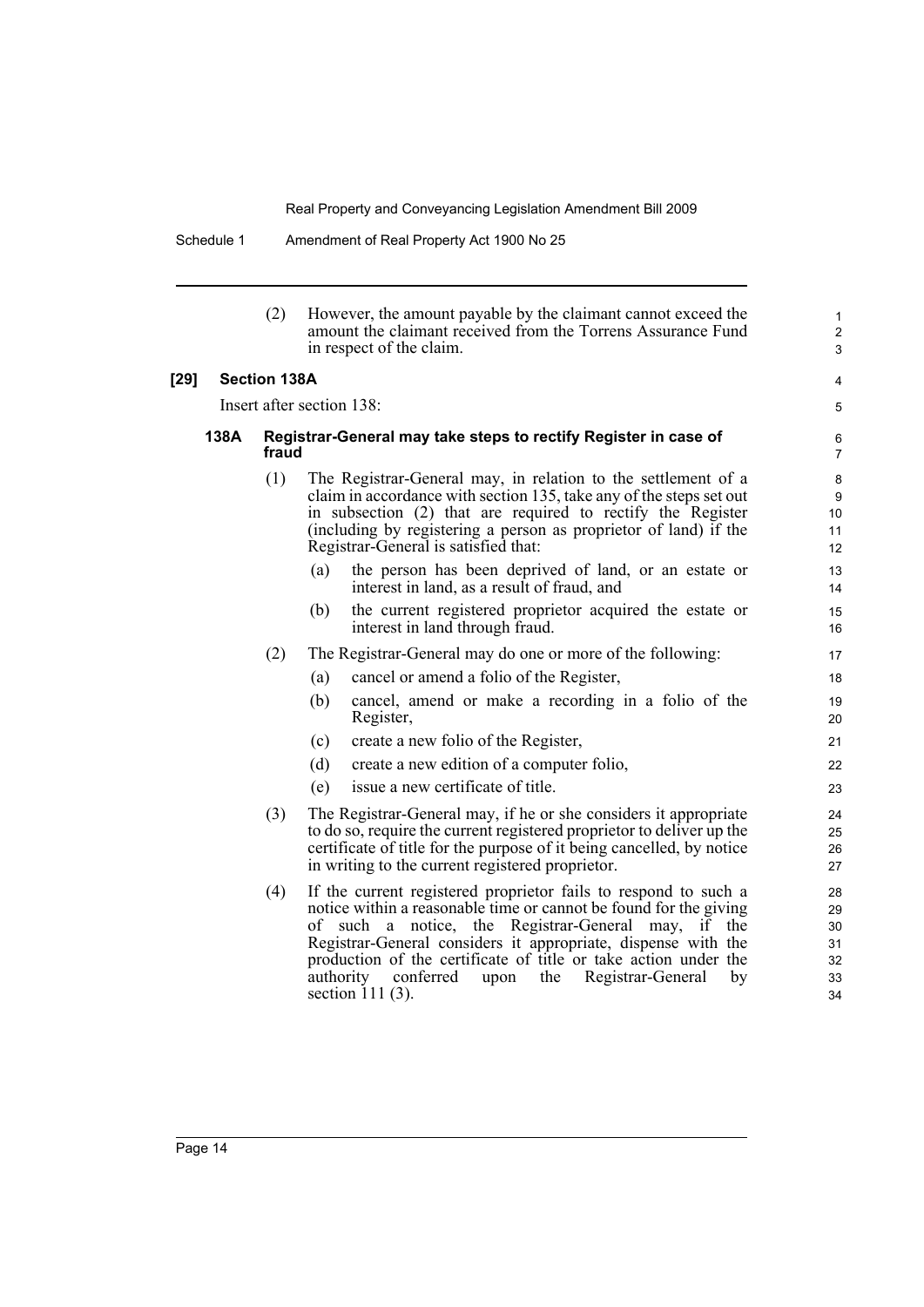Amendment of Real Property Act 1900 No 25 Schedule 1

| $[30]$ | <b>Schedule 3 Savings and transitional provisions</b> |  |                                                                                                                                                                                                                                                                                         |                            |
|--------|-------------------------------------------------------|--|-----------------------------------------------------------------------------------------------------------------------------------------------------------------------------------------------------------------------------------------------------------------------------------------|----------------------------|
|        |                                                       |  | Insert at the end of clause $1(1)$ :                                                                                                                                                                                                                                                    | $\overline{2}$             |
|        |                                                       |  | Real Property and Conveyancing Legislation Amendment Act<br>2009                                                                                                                                                                                                                        | 3<br>4                     |
| $[31]$ |                                                       |  | Schedule 3, Part 8                                                                                                                                                                                                                                                                      | 5                          |
|        |                                                       |  | Insert at the end of the Schedule:                                                                                                                                                                                                                                                      | 6                          |
|        | Part 8                                                |  | <b>Real Property and Conveyancing</b><br><b>Legislation Amendment Act 2009</b>                                                                                                                                                                                                          | $\overline{7}$<br>8        |
|        | 20                                                    |  | <b>Definition</b>                                                                                                                                                                                                                                                                       | 9                          |
|        |                                                       |  | In this Part, <i>amending Act</i> means the <i>Real Property and</i><br>Conveyancing Legislation Amendment Act 2009.                                                                                                                                                                    | 10<br>11                   |
|        | 21                                                    |  | Confirmation of identity of mortgagor                                                                                                                                                                                                                                                   | 12                         |
|        |                                                       |  | Section 56C, as inserted by the amending Act, does not apply in<br>respect of any mortgages accepted for lodgment before the<br>insertion of that section.                                                                                                                              | 13<br>14<br>15             |
|        | 22                                                    |  | Limits on compensation payable from Torrens Assurance Fund                                                                                                                                                                                                                              | 16                         |
|        |                                                       |  | Sections 129A and 129B, as inserted by the amending Act, do not<br>apply in respect of claims lodged before the insertion of those<br>sections but extend to claims lodged after such insertion<br>regardless of whether the loss or damage occurred before or after<br>such insertion. | 17<br>18<br>19<br>20<br>21 |
|        | 23                                                    |  | Time limits for commencement of proceedings for the recovery of<br>compensation                                                                                                                                                                                                         | 22<br>23                   |
|        |                                                       |  | Section 132 (2), (2A) and (3), as substituted, inserted and<br>amended, respectively, by the amending Act, do not apply in<br>relation to a matter if administrative proceedings were<br>determined in that matter before the substitution, insertion or<br>amendment.                  | 24<br>25<br>26<br>27<br>28 |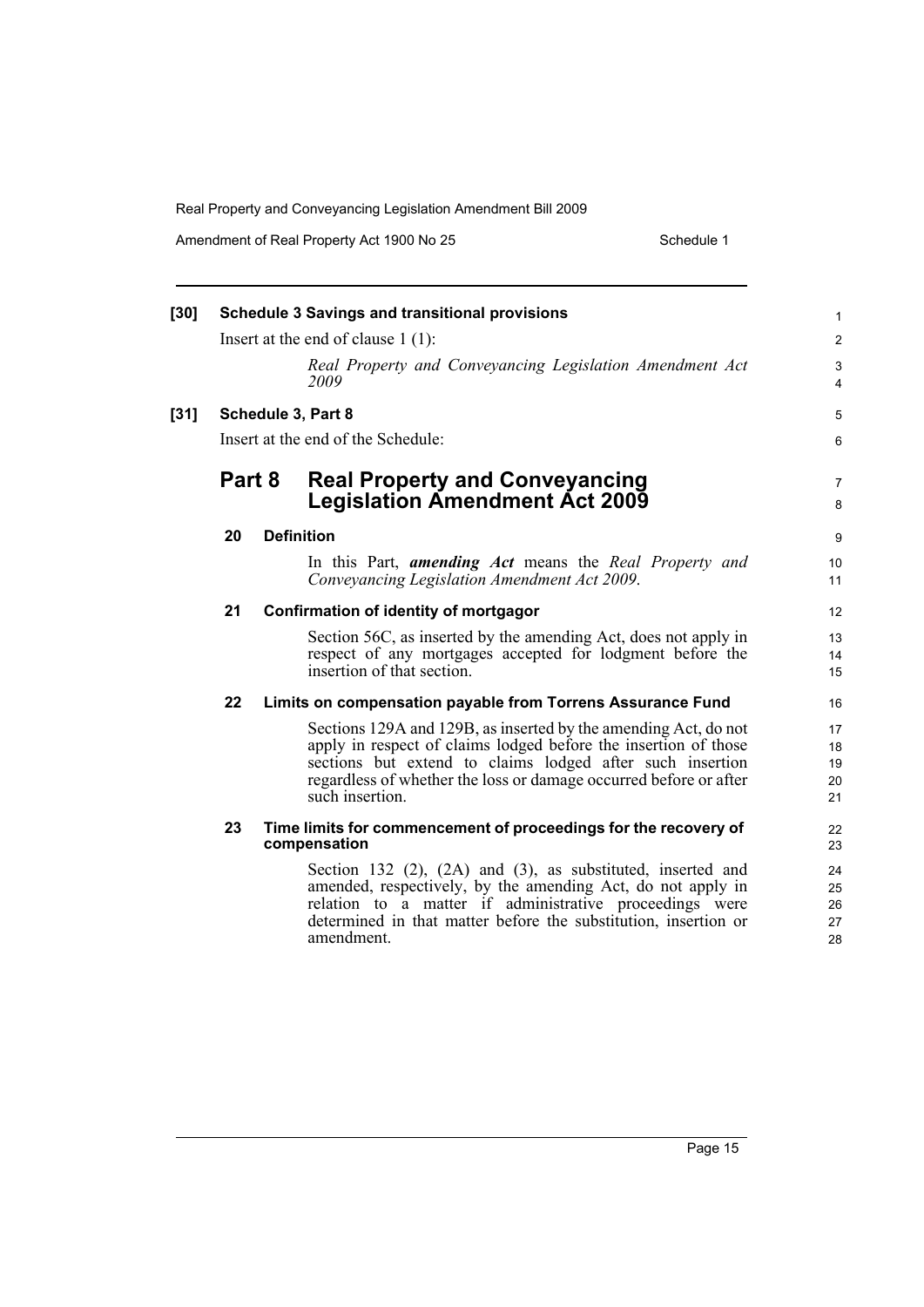1  $\mathfrak{p}$ 

## <span id="page-23-0"></span>**Schedule 2 Amendment of Conveyancing Act 1919 No 6**

#### **[1] Section 23G Exceptions to section 23F** Insert after section 23G (b): (b1) a transaction, initiated by the Crown, that redefines a boundary of Crown land that was brought under the provisions of the *Real Property Act 1900* on the application of the Registrar-General under section 13D of that Act, **[2] Section 89 Power of Court to modify or extinguish easements, profits à prendre and certain covenants** Insert after section 89 (1): (1A) For the purposes of subsection (1) (b), an easement may be treated as abandoned if the Court is satisfied that the easement has not been used for at least 20 years before the application under subsection (1) is made. **[3] Section 89 (5)** Omit the subsection. Insert instead: (5) An order under this section that is registered in accordance with this section is binding on persons (whether or not of full age or capacity and whether or not such persons are parties to the proceedings or have been served with notice) who: (a) are, or become, entitled to the easement or profit à prendre or interested in enforcing the restriction or obligation, and (b) have, or obtain, an estate or interest in the land burdened by the easement, profit à prendre, restriction or obligation. **[4] Section 111A** Insert after section 111: **111A Duties of mortgagees and chargees in respect of sale price of land** (1) A mortgagee or chargee, in exercising a power of sale in respect of mortgaged or charged land, must take reasonable care to ensure that the land is sold for: (a) if the land has an ascertainable market value when it is sold—not less than its market value, or (b) in any other case—the best price that may reasonably be obtained in the circumstances.  $\overline{a}$ 4 5 6 7 8  $\Omega$ 10 11 12 13 14 15 16 17 18 19 20 21 22  $23$  $24$ 25 26 27 28 29 30 31 32 33 34 35 36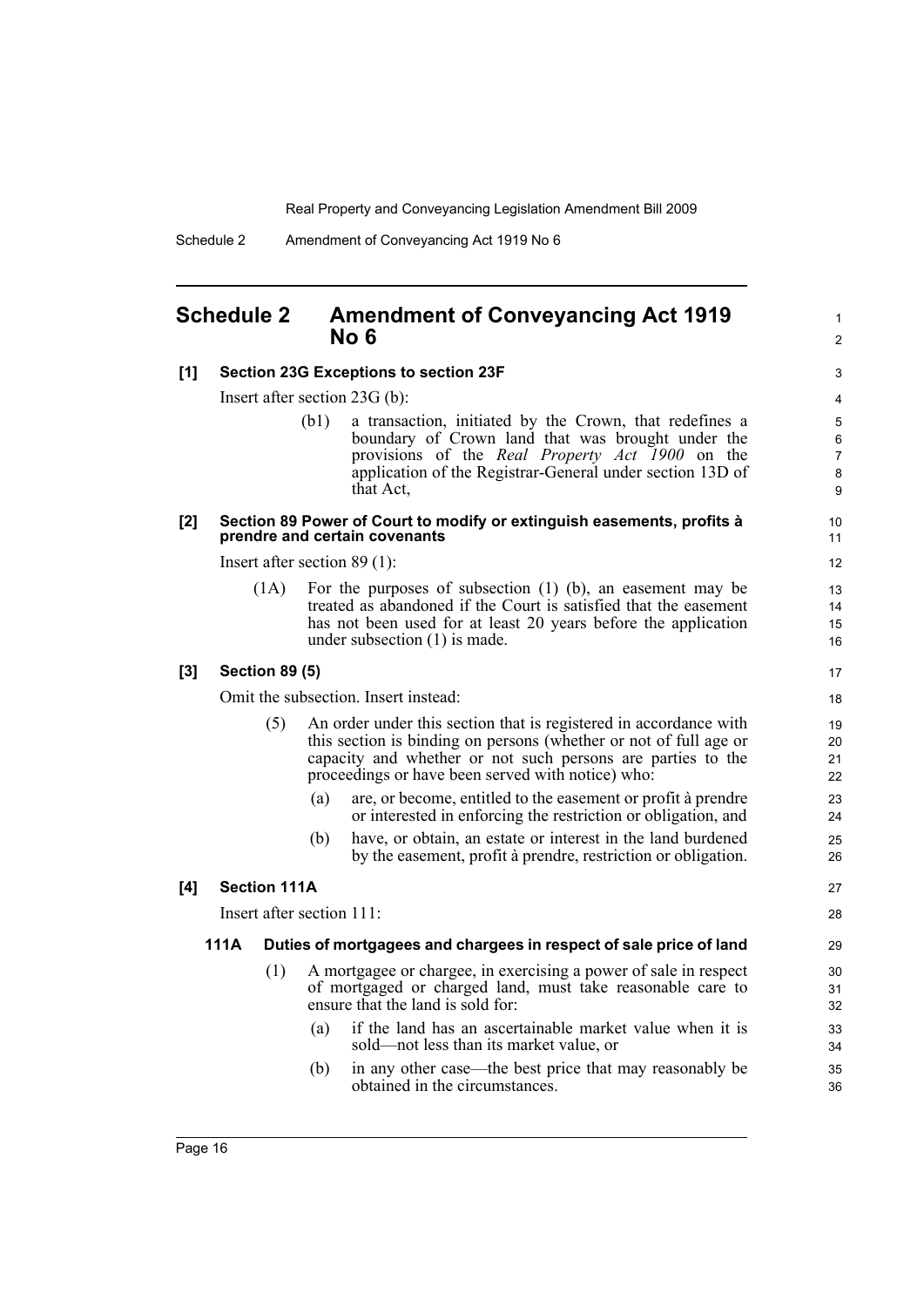Amendment of Conveyancing Act 1919 No 6 Schedule 2

|     | (2) | Subsection (1) applies to an agent appointed by a mortgagee or<br>chargee to sell the mortgaged or charged land in the same way as<br>it applies to a mortgagee or chargee exercising a power of sale in<br>respect of mortgaged or charged land.                                                                                                               | $\mathbf{1}$<br>$\overline{2}$<br>$\mathbf{3}$<br>4 |
|-----|-----|-----------------------------------------------------------------------------------------------------------------------------------------------------------------------------------------------------------------------------------------------------------------------------------------------------------------------------------------------------------------|-----------------------------------------------------|
|     | (3) | Nothing in section 112 $(7)$ or 115 $(2)$ of this Act, or in<br>section 58 (1) of the <i>Real Property Act 1900</i> , affects the duty<br>imposed by this section.                                                                                                                                                                                              | 5<br>$\,6\,$<br>$\overline{7}$                      |
|     | (4) | The title of the purchaser cannot be challenged on the ground that<br>the mortgagee or chargee has committed a breach of any duty<br>imposed by this section, but a person who suffers loss or damage<br>as a result of the breach of the duty has a remedy in damages<br>against the mortgagee or chargee exercising the power of sale or<br>selling the land. | 8<br>9<br>10<br>11<br>12<br>13                      |
|     | (5) | This section has effect despite any stipulation to the contrary.                                                                                                                                                                                                                                                                                                | 14                                                  |
|     | (6) | Nothing in this section affects the operation of any rule of law<br>relating to the duty of the mortgagee or chargee to account to the<br>mortgagor or chargor.                                                                                                                                                                                                 | 15<br>16<br>17                                      |
|     | (7) | This section applies to mortgages and charges whether made<br>before or after the commencement of this section but only in<br>relation to a sale arising as a consequence of a default occurring<br>after the commencement of this section.                                                                                                                     | 18<br>19<br>20<br>21                                |
|     | (8) | This section extends to mortgages and charges under the Real<br>Property Act 1900.                                                                                                                                                                                                                                                                              | 22<br>23                                            |
| [5] |     | Schedule 9 Savings, transitional and other provisions                                                                                                                                                                                                                                                                                                           | 24                                                  |
|     |     | Insert at the end of clause $1(1)$ :                                                                                                                                                                                                                                                                                                                            | 25                                                  |
|     |     | Real Property and Conveyancing Legislation Amendment Act<br>2009                                                                                                                                                                                                                                                                                                | 26<br>27                                            |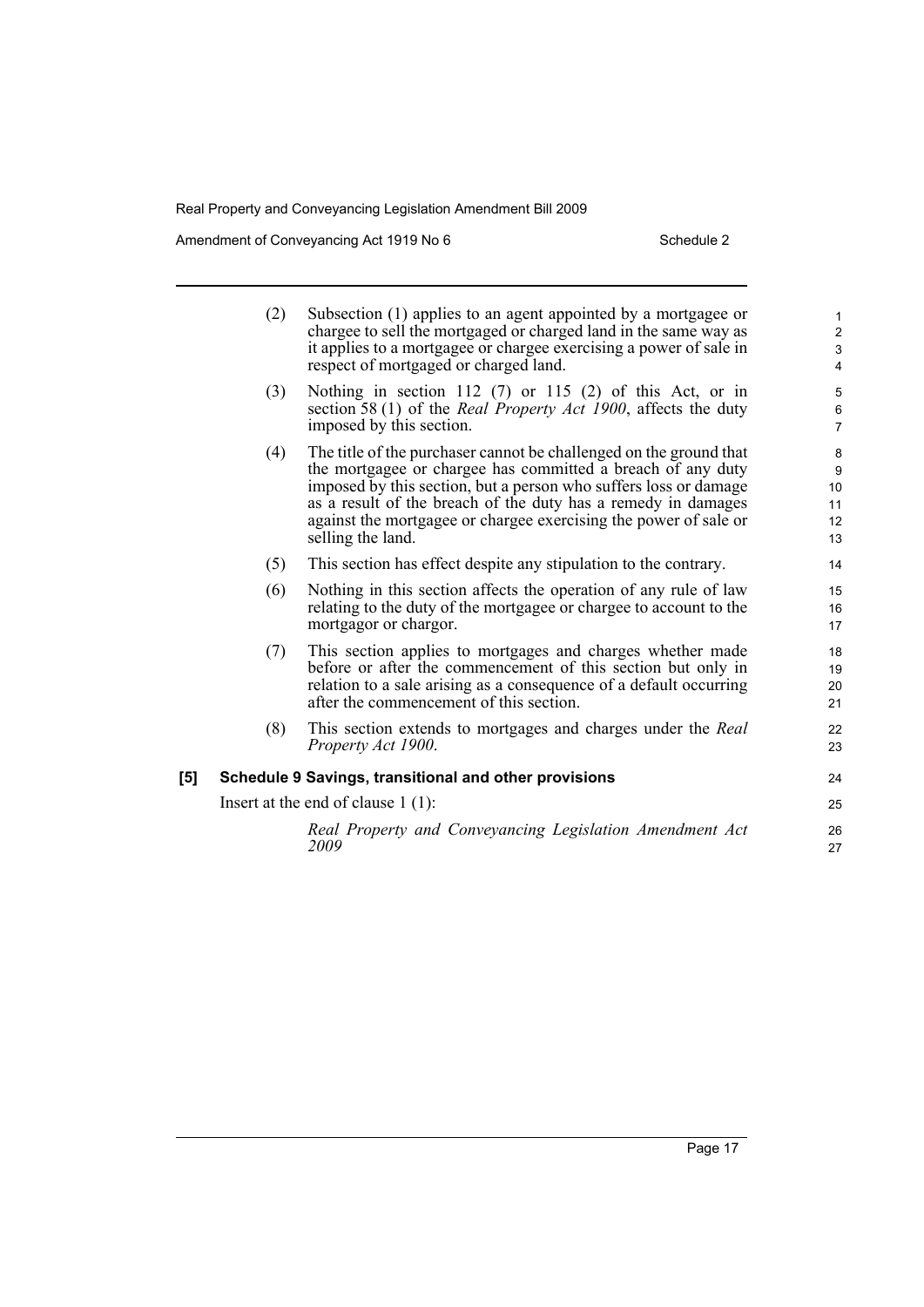<span id="page-25-0"></span>

|                  |                | <b>Schedule 3 Amendment of other Acts</b>                                                                                     | 1              |
|------------------|----------------|-------------------------------------------------------------------------------------------------------------------------------|----------------|
| 3.1              |                | <b>Catchment Management Authorities Act 2003 No 104</b>                                                                       | $\overline{2}$ |
|                  |                | <b>Schedule 4 Catchment contributions</b>                                                                                     | 3              |
|                  |                | Insert at the end of clause 10:                                                                                               | 4              |
|                  | (2)            | The provisions of this clause have effect despite anything<br>contained in section 42 of the Real Property Act 1900.          | 5<br>6         |
| 3.2 <sub>2</sub> |                | Coal Acquisition Act 1981 No 109                                                                                              | 7              |
|                  |                | Section 5 Vesting of coal in the Crown                                                                                        | 8              |
|                  |                | Insert after section $5(3)$ :                                                                                                 | 9              |
|                  | (4)            | The provisions of this section have effect despite anything<br>contained in section 42 of the Real Property Act 1900.         | 10<br>11       |
| 3.3              |                | <b>Commons Management Act 1989 No 13</b>                                                                                      | 12             |
|                  | is established | Section 14 Trust to have a fee simple estate in the common for which it                                                       | 13<br>14       |
|                  |                | Insert after section $14(2)$ :                                                                                                | 15             |
|                  | (3)            | The provisions of this section have effect despite anything<br>contained in section 42 of the Real Property Act 1900.         | 16<br>17       |
| 3.4              |                | Contaminated Land Management Act 1997 No 140                                                                                  | 18             |
|                  |                | Section 40 Charge on land subject to cost notice                                                                              | 19             |
|                  |                | Insert after section 40 $(6)$ :                                                                                               | 20             |
|                  | (7)            | The provisions of this section have effect despite anything<br>contained in section 42 of the <i>Real Property Act 1900</i> . | 21<br>22       |
| 3.5              |                | Crown Lands Act 1989 No 6                                                                                                     | 23             |
|                  |                | <b>Section 100 Estate of trust</b>                                                                                            | 24             |
|                  |                | Insert after section $100(3)$ :                                                                                               | 25             |
|                  | (4)            | The provisions of this section have effect despite anything<br>contained in section 42 of the Real Property Act 1900.         | 26<br>27       |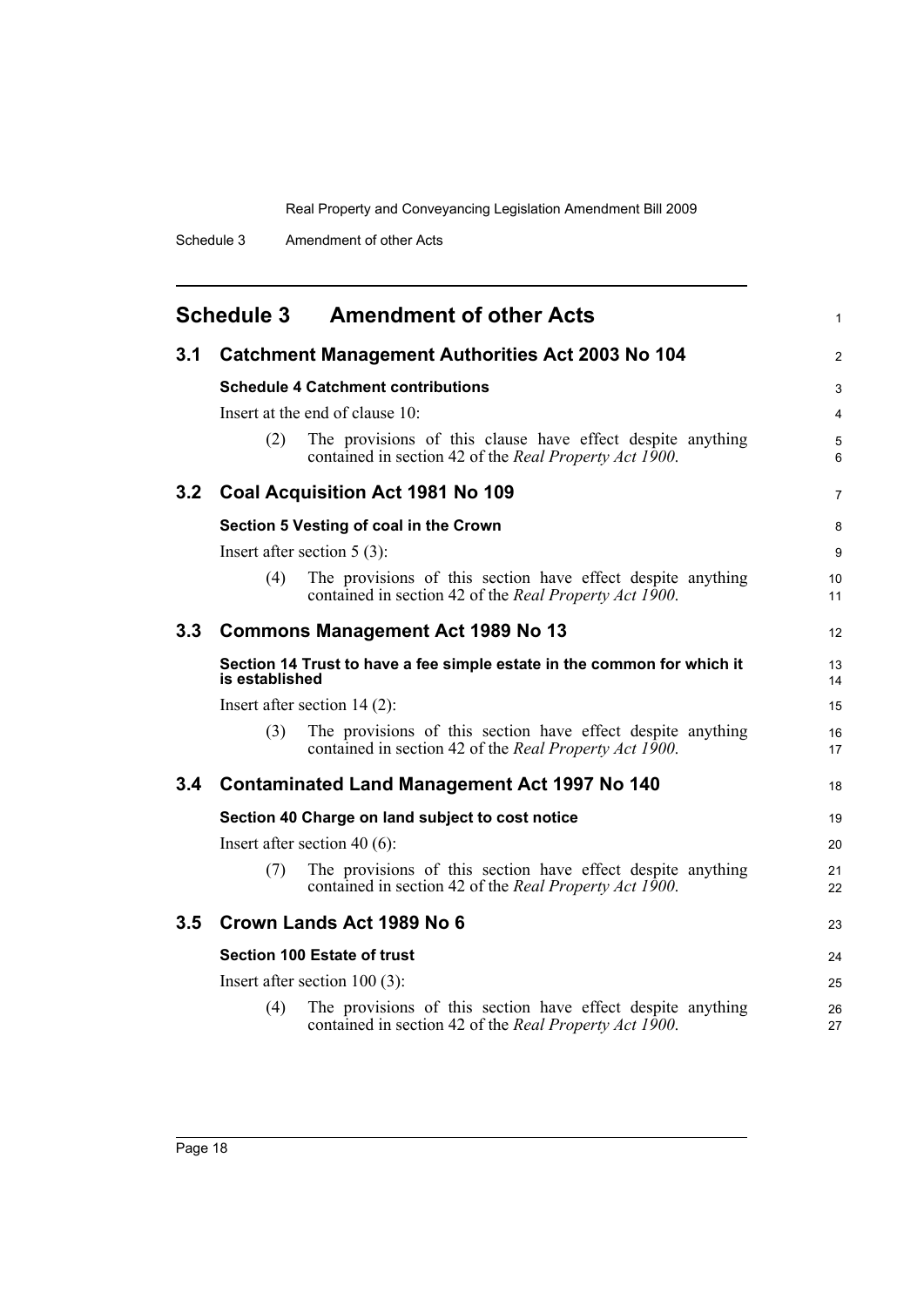Amendment of other Acts Schedule 3

| 3.6 | <b>Electricity Supply Act 1995 No 94</b>                                                                                             | 1                   |
|-----|--------------------------------------------------------------------------------------------------------------------------------------|---------------------|
| [1] | Section 51 Ownership of electricity works<br>Insert after section 51 $(2)$ :                                                         | $\overline{c}$<br>3 |
|     | The provisions of this section have effect despite anything<br>(3)<br>contained in section 42 of the Real Property Act 1900.         | 4<br>5              |
| [2] | Section 53 Protection of certain electricity works                                                                                   | 6                   |
|     | Insert after section 53 $(4)$ :                                                                                                      | $\overline{7}$      |
|     | The provisions of this section have effect despite anything<br>(5)<br>contained in section 42 of the Real Property Act 1900.         | 8<br>9              |
| 3.7 | Environmental Planning and Assessment Act 1979 No 203                                                                                | 10                  |
|     | Section 28 Suspension of laws etc by environmental planning<br>instruments                                                           | 11<br>12            |
|     | Insert after section $28(5)$ :                                                                                                       | 13                  |
|     | The provisions of this section have effect despite anything<br>(6)<br>contained in section 42 of the <i>Real Property Act 1900</i> . | 14<br>15            |
| 3.8 | Farm Water Supplies Act 1946 No 22                                                                                                   | 16                  |
|     | Section 12 Repayment of advance secured by deed of charge                                                                            | 17                  |
|     | Insert after section $12(4)$ :                                                                                                       | 18                  |
|     | The provisions of this section have effect despite anything<br>(5)<br>contained in section 42 of the Real Property Act 1900.         | 19<br>20            |
| 3.9 | Gas Supply Act 1996 No 38                                                                                                            | 21                  |
|     | Section 52 Ownership of gas works                                                                                                    | 22                  |
|     | Insert after section 52 $(2)$ :                                                                                                      | 23                  |
|     | The provisions of this section have effect despite anything<br>(3)<br>contained in section 42 of the <i>Real Property Act 1900</i> . | 24<br>25            |
|     | 3.10 Hunter Water Act 1991 No 53                                                                                                     | 26                  |
| [1] | <b>Section 19 Ownership of works</b>                                                                                                 | 27                  |
|     | Insert after section $19(3)$ :                                                                                                       | 28                  |
|     | The provisions of this section have effect despite anything<br>(4)<br>contained in section 42 of the Real Property Act 1900.         | 29<br>30            |
|     |                                                                                                                                      |                     |

Page 19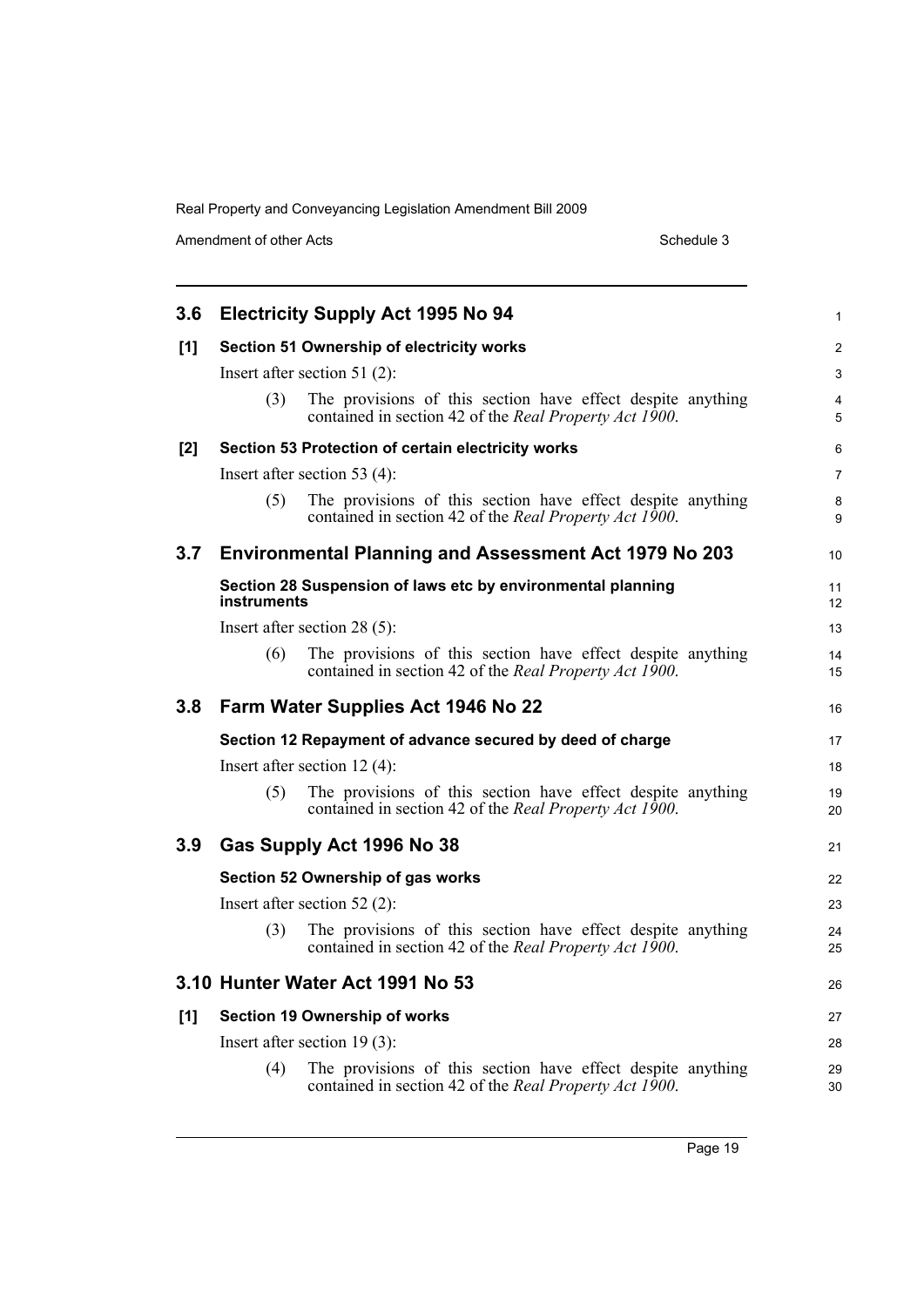| [2]   |                | <b>Section 25 Interference with works</b>                                                                                     | $\mathbf{1}$        |
|-------|----------------|-------------------------------------------------------------------------------------------------------------------------------|---------------------|
|       |                | Insert after section $25(6)$ :                                                                                                | 2                   |
|       | (7)            | The provisions of this section have effect despite anything<br>contained in section 42 of the <i>Real Property Act 1900</i> . | 3<br>4              |
| $[3]$ |                | Section 46 Rates on land within declared drainage areas charge on land                                                        | 5                   |
|       |                | Insert after section 46 $(5)$ :                                                                                               | 6                   |
|       | (6)            | The provisions of this section have effect despite anything<br>contained in section 42 of the Real Property Act 1900.         | $\overline{7}$<br>8 |
|       |                | 3.11 Land Tax Management Act 1956 No 26                                                                                       | 9                   |
|       |                | Section 47 Land tax to be first charge on land                                                                                | 10                  |
|       |                | Omit section 47 (3). Insert instead:                                                                                          | 11                  |
|       | (3)            | The provisions of this section have effect despite anything<br>contained in:                                                  | 12<br>13            |
|       |                | section 34 or any other provision of this Act, or<br>(a)                                                                      | 14                  |
|       |                | section 42 of the <i>Real Property Act 1900</i> .<br>(b)                                                                      | 15                  |
|       |                |                                                                                                                               |                     |
|       |                | 3.12 Local Government Act 1993 No 30                                                                                          | 16                  |
| [1]   | drainage works | Section 59A Ownership of water supply, sewerage and stormwater                                                                | 17<br>18            |
|       |                | Insert after section 59A (2):                                                                                                 | 19                  |
|       | (3)            | The provisions of this section have effect despite anything<br>contained in section 42 of the <i>Real Property Act 1900</i> . | 20<br>21            |
| $[2]$ |                | Section 550 Charge of rates and charges on land                                                                               | 22                  |
|       |                | Insert after section 550 $(4)$ :                                                                                              | 23                  |
|       | (5)            | The provisions of this section have effect despite anything<br>contained in section 42 of the Real Property Act 1900.         | 24<br>25            |
|       |                | 3.13 Noxious Weeds Act 1993 No 11                                                                                             | 26                  |
|       |                | Section 60 Expenses to be charged on land                                                                                     | 27                  |
|       |                | Insert after section $60(4)$ :                                                                                                | 28                  |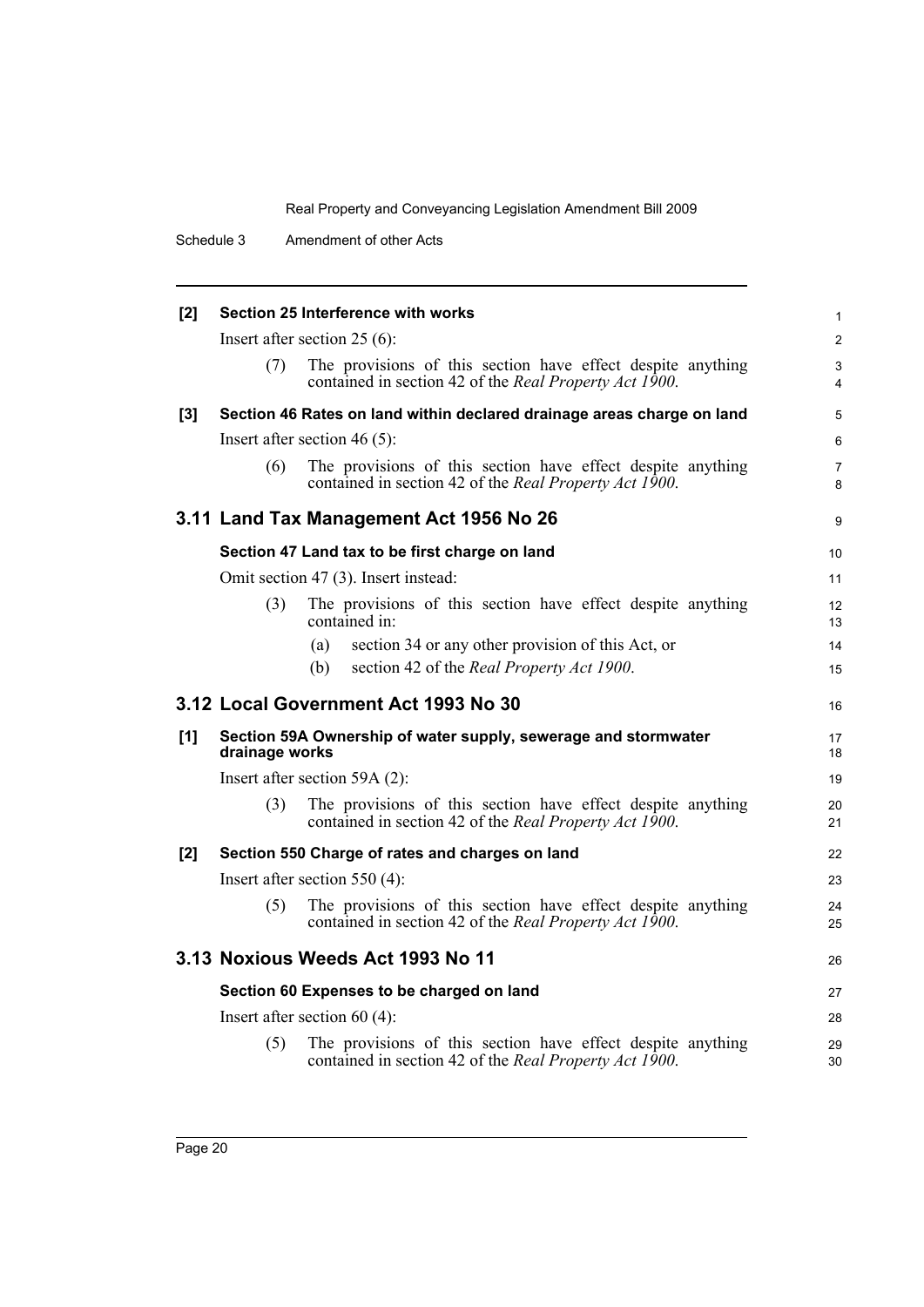Amendment of other Acts Schedule 3

|     |     | 3.14 Rural Lands Protection Act 1998 No 143                                                                                   | 1                   |
|-----|-----|-------------------------------------------------------------------------------------------------------------------------------|---------------------|
|     |     | Section 201 Recovery of rates, charges, fees and other unpaid amounts                                                         | $\overline{c}$      |
|     |     | Insert after section 201 $(3)$ :                                                                                              | 3                   |
|     | (4) | The provisions of this section have effect despite anything<br>contained in section 42 of the <i>Real Property Act 1900</i> . | $\overline{4}$<br>5 |
|     |     | 3.15 Soil Conservation Act 1938 No 10                                                                                         | 6                   |
| [1] |     | <b>Section 22 Preservation of proclaimed works</b>                                                                            | 7                   |
|     |     | Insert after section $22(6)$ :                                                                                                | 8                   |
|     | (7) | The provisions of this section have effect despite anything<br>contained in section 42 of the <i>Real Property Act 1900</i> . | 9<br>10             |
| [2] |     | Section 22K Repayment of advance secured by deed of charge                                                                    | 11                  |
|     |     | Insert after section $22K(5)$ :                                                                                               | 12                  |
|     | (6) | The provisions of this section have effect despite anything<br>contained in section 42 of the Real Property Act 1900.         | 13<br>14            |
|     |     | 3.16 State Water Corporation Act 2004 No 40                                                                                   | 15                  |
|     |     | <b>Section 21 Ownership of works</b>                                                                                          | 16                  |
|     |     | Insert after section 21 $(3)$ :                                                                                               | 17                  |
|     | (4) | The provisions of this section have effect despite anything<br>contained in section 42 of the <i>Real Property Act 1900</i> . | 18<br>19            |
|     |     | 3.17 Sydney Water Act 1994 No 88                                                                                              | 20                  |
| [1] |     | <b>Section 37 Ownership of works</b>                                                                                          | 21                  |
|     |     | Insert after section $37(3)$ :                                                                                                | 22                  |
|     | (4) | The provisions of this section have effect despite anything<br>contained in section 42 of the Real Property Act 1900.         | 23<br>24            |
| [2] |     | <b>Section 44 Protection of works</b>                                                                                         | 25                  |
|     |     | Insert after section 44 $(6)$ :                                                                                               | 26                  |
|     | (7) | The provisions of this section have effect despite anything<br>contained in section 42 of the <i>Real Property Act 1900</i> . | 27<br>28            |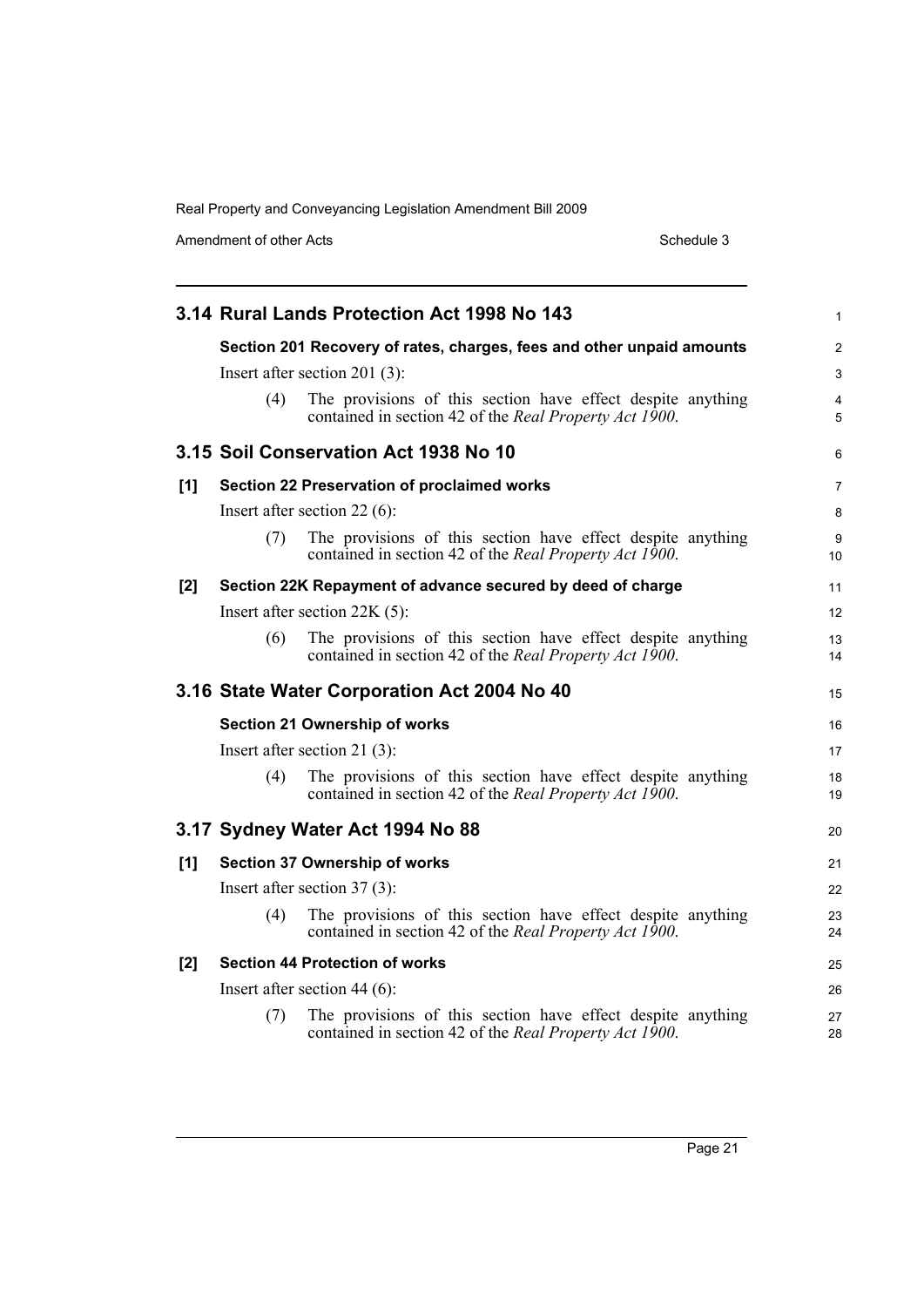| $[3]$ |                           | <b>Section 64 Availability charges</b>                                                                                        | $\mathbf{1}$            |
|-------|---------------------------|-------------------------------------------------------------------------------------------------------------------------------|-------------------------|
|       |                           | Insert after section $64(5)$ :                                                                                                | 2                       |
|       | (6)                       | The provisions of this section have effect despite anything<br>contained in section 42 of the <i>Real Property Act 1900</i> . | 3<br>4                  |
| [4]   |                           | Section 65 Stormwater drainage area charges                                                                                   | 5                       |
|       |                           | Insert after section $65(5)$ :                                                                                                | 6                       |
|       | (6)                       | The provisions of this section have effect despite anything<br>contained in section 42 of the <i>Real Property Act 1900</i> . | $\overline{7}$<br>8     |
|       |                           | 3.18 Sydney Water Catchment Management Act 1998 No 171                                                                        | 9                       |
|       |                           | <b>Section 54 Ownership of works</b>                                                                                          | 10                      |
|       |                           | Insert after section $54(3)$ :                                                                                                | 11                      |
|       | (4)                       | The provisions of this section have effect despite anything<br>contained in section 42 of the <i>Real Property Act 1900</i> . | $12 \overline{ }$<br>13 |
|       |                           | 3.19 Transport Administration Act 1988 No 109                                                                                 | 14                      |
|       |                           | Schedule 6B Special provisions for underground rail facilities                                                                | 15                      |
|       | Insert after clause $7$ : |                                                                                                                               | 16                      |
|       | 8                         | Application of section 42 of Real Property Act 1900                                                                           | 17                      |
|       |                           | The provisions of this Schedule have effect despite anything<br>contained in section 42 of the Real Property Act 1900.        | 18<br>19                |
|       |                           | 3.20 Water Act 1912 No 44                                                                                                     | 20                      |
|       |                           | Section 119 Charge on land                                                                                                    | 21                      |
|       |                           | Insert after section $119(2)$ :                                                                                               | 22                      |
|       | (3)                       | The provisions of this section have effect despite anything<br>contained in section 42 of the Real Property Act 1900.         | 23<br>24                |
|       |                           | 3.21 Water Industry Competition Act 2006 No 104                                                                               | 25                      |
|       |                           | Section 64 Ownership of water industry infrastructure                                                                         | 26                      |
|       |                           | Insert after section $64$ (2):                                                                                                | 27                      |
|       | (3)                       | The provisions of this section have effect despite anything<br>contained in section 42 of the Real Property Act 1900.         | 28<br>29                |